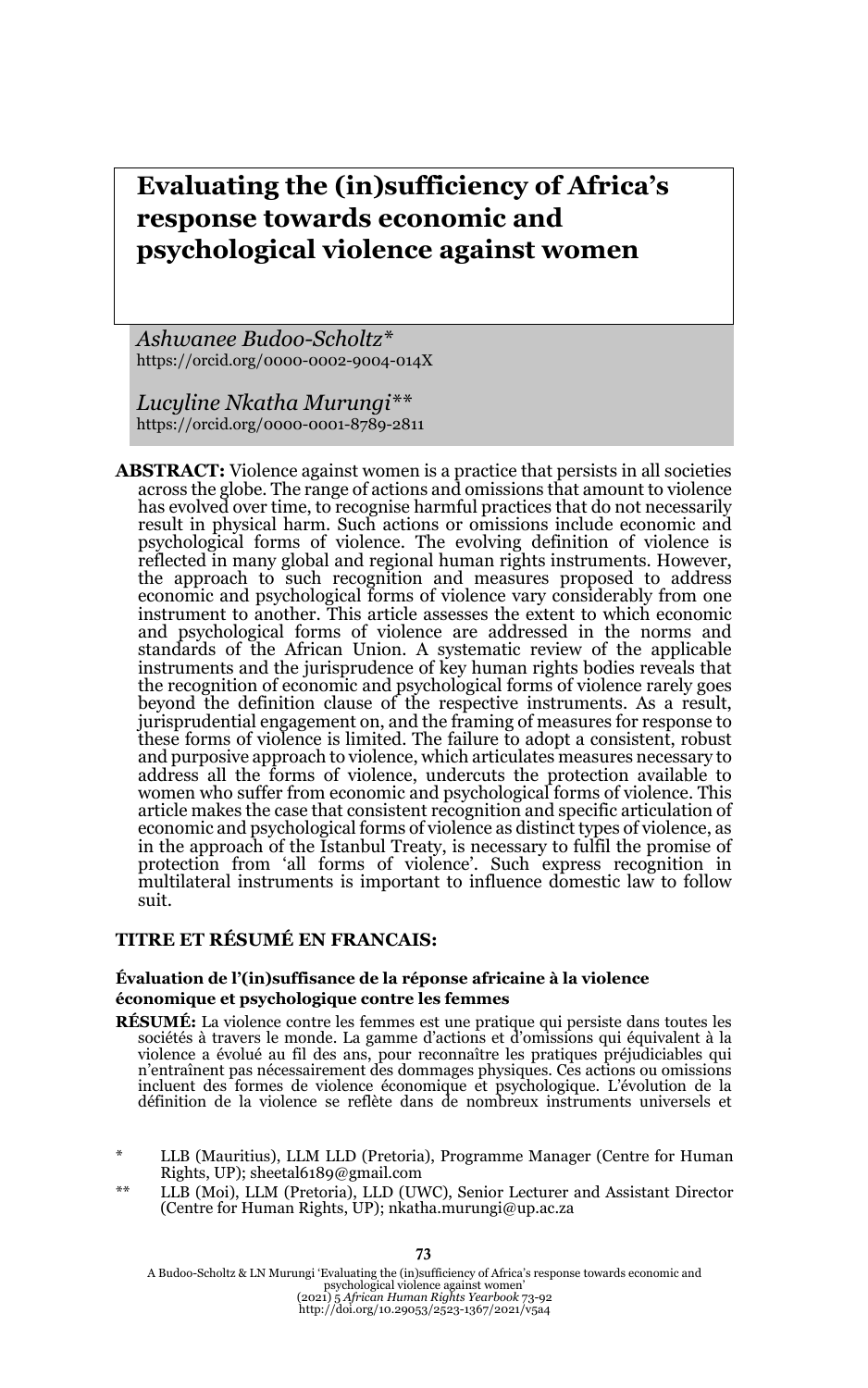**74** *Budoo-Scholtz & Murungi/Africa's response to economic and psychological violence against women* 

régionaux relatifs aux droits de l'homme. Toutefois, l'approche de cette reconnaissance et les mesures proposées pour lutter contre les formes économiques et psychologiques de violence varient considérablement d'un instrument à l'autre. Cet article évalue dans quelle mesure les formes économiques et psychologiques de la violence sont abordées dans les normes et standards de l'Union africaine. Un examen systématique des instruments applicables et de la jurisprudence des principaux organes des droits de l'homme révèle que la reconnaissance des formes économiques et psychologiques de violence va rarement au-delà de la clause de définition des instruments respectifs. Par conséquent, l'engagement jurisprudentiel sur ces formes de violence et l'élaboration de mesures pour y répondre sont limités. L'absence d'une approche cohérente, solide et intentionnelle de la violence, qui articule les mesures nécessaires pour répondre à toutes les formes de violence, affaiblit la protection offerte aux femmes qui souffrent de formes de violence économique et psychologique. Cet article défend l'idée qu'une reconnaissance cohérente et une articulation spécifique des formes de violence économique et psychologique en tant que types de violence distincts, comme dans l'approche du Traité d'Istanbul, est nécessaire pour tenir la promesse de protection contre "toutes les formes de violence". Une telle reconnaissance expresse dans les instruments multilatéraux est importante pour inciter le droit national à suivre le mouvement.

**KEY WORDS:** violence against women, economic violence, psychological violence, African Union, treaty

#### **CONTENT:**

| 2 |                                                                   |  |
|---|-------------------------------------------------------------------|--|
|   | 2.1                                                               |  |
|   | 2.2                                                               |  |
|   | 2.3                                                               |  |
| 3 | The normative approach to economic and psychological violence     |  |
|   |                                                                   |  |
|   | 3.1                                                               |  |
|   | 3.2                                                               |  |
|   | 3.3                                                               |  |
|   |                                                                   |  |
|   | 3.4                                                               |  |
|   | Critique of the approach to addressing economic and psychological |  |
|   |                                                                   |  |
|   |                                                                   |  |
|   |                                                                   |  |

## **1 INTRODUCTION<sup>1</sup>**

Gender based violence targeting women is a perverse and pervasive practice across the globe. COVID-19 has further exacerbated this phenomenon.2 In the African region, violence against women is acknowledged as one of the priority issues that need to be addressed to guarantee women's equality. This is evident in the adoption of treaty and soft law standards that proscribe the practice. As the principal regional treaty on women's rights in the region, the Protocol to the

<sup>1</sup> Parts of this article are adapted from a report co-drafted by the authors titled 'Legislative review towards an Africa free of laws that perpetuate violence against women' commissioned by the Irish Embassy in Pretoria through the Office of the Presidency of South Africa.

<sup>2</sup> NJ Dlamini 'Gender-based violence, twin pandemic to Covid-19' (2021) 47 *Critical Sociology* 4-5 583; and M Nduna & SO Tshona 'Domesticated polyviolence against women during the 2020 Covid-19 lockdown in South Africa' (2021) 66 *Psychology Studies* 347.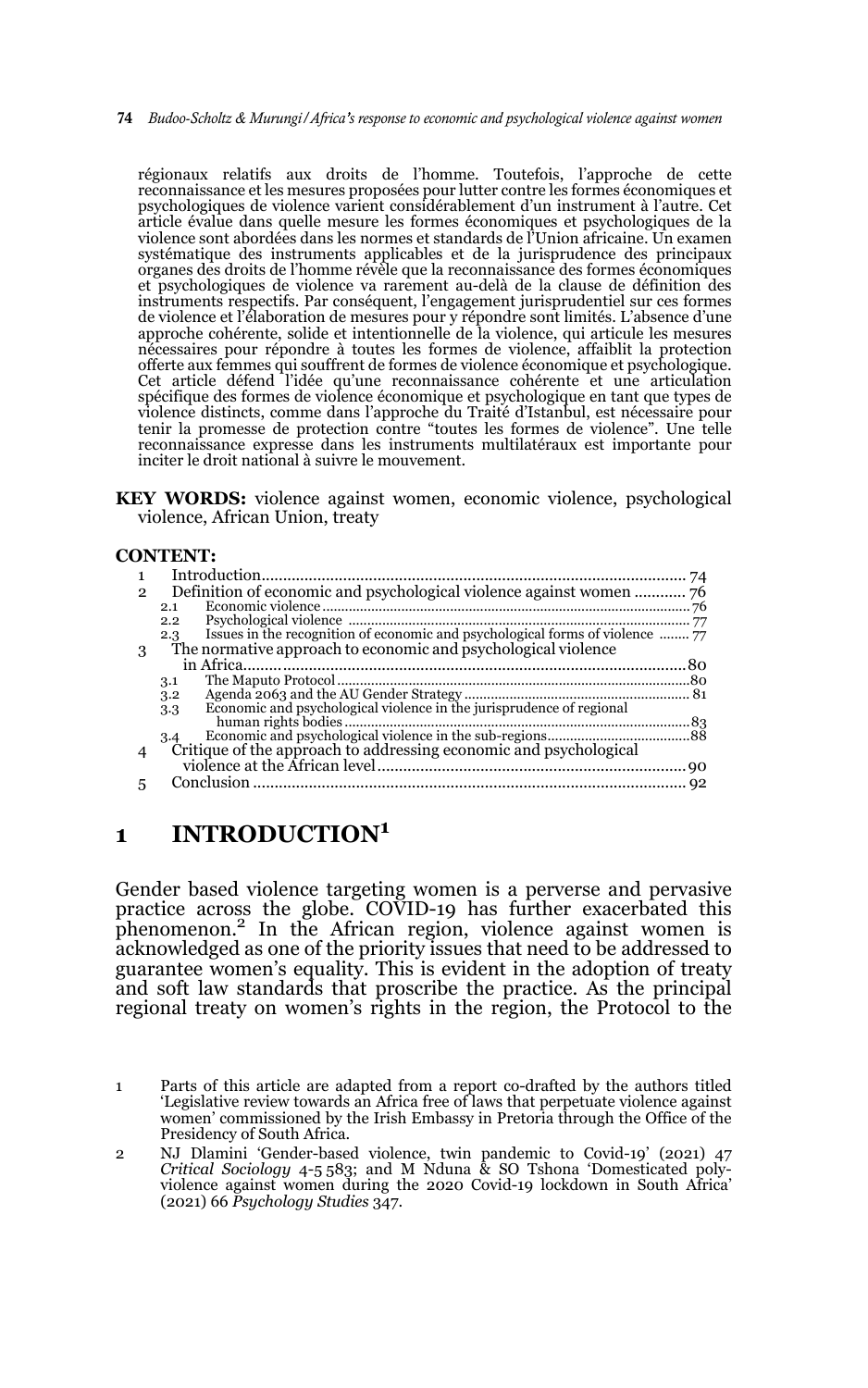African Charter on Human and Peoples' Rights on the Rights of Women in Africa (Maputo Protocol) is an important reference point in this regard. The commitment to address violence against women (VAW) is also expressed in other soft law and policy standards of the African Union (AU). These include AU Agenda  $2063^3$  and related implementation frameworks, and the AU Strategy for Gender Equality and Women's Empowerment 2018-2028.<sup>4</sup>

According to the Maputo Protocol, VAW refers to 'all acts perpetrated against women which cause or could cause them physical, sexual, psychological, and economic harm, including the threat of such acts...'.<sup>5</sup> This approach to VAW has been lauded for extending the traditional preoccupation with physical and sexual forms of violence by recognising economic and psychological dimensions.<sup>6</sup> This characterisation notwithstanding, there is a tendency, both within the Maputo Protocol and in other soft law instruments and policy frameworks, to devote more attention and resources to addressing sexual and physical violence, and much less to psychological and economic forms of violence. There are also questions as to whether the mere recognition of the broad ambit of 'violence' suffices to ensure the protection of women from the incidence of all forms thereof, especially of the psychological and economic forms.

This article explores the extent to which the AU, through its various instruments, addresses economic and psychological violence. This is done by analysing primary instruments such as the Maputo Protocol and policies related to violence against women of the AU, specifically the AU Agenda 2063, and the AU Strategy on Gender Equality and Women's Empowerment (2018-2028). The article is structured in three main parts, with the first devoted to exploration of issues in the definitions of violence and the implications for enforcement, the second to review of normative approaches to economic and psychological violence, and the third to a critique of the normative approaches.

<sup>3</sup> African Union Agenda 2063: The Africa We Want, https://au.int/en/agenda 2063/overview (accessed 30 January 2022).

<sup>4</sup> AU Strategy for Gender Equality and Women's Empowerment 2018-2028 https:/ /au.int/sites/default/files/documents/36195-doc-au\_strategy\_for\_gender\_equa lity\_womens\_empowerment\_2018-2028\_report.pdf (accessed 6 February 2022).

<sup>5</sup> Art 1(j) Maputo Protocol.

<sup>6</sup> F Banda 'Blazing a trail: the African Protocol on Women's Rights comes into force' (2006) 50 *Journal of African Law* 1 79-80.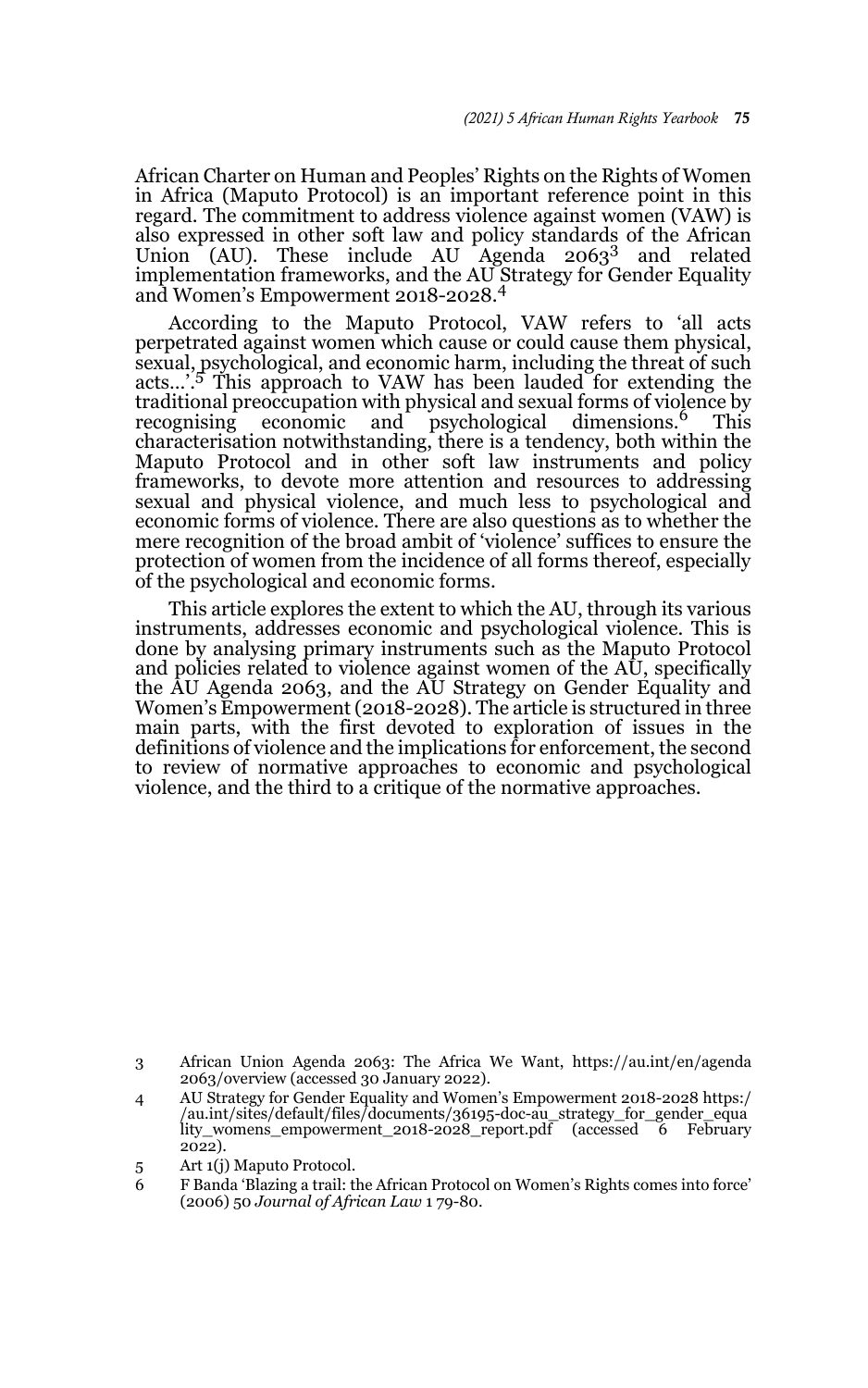## **2 DEFINITION OF ECONOMIC AND PSYCHOLOGICAL VIOLENCE AGAINST WOMEN**

### **2.1 Economic violence**

Economic violence is not defined in any of the African human rights instruments, and has not yet been the subject of interpretative guidance from the African Commission on Human and Peoples' Rights (African Commission). The constituent elements thereof can however be gleaned from a variety of sources. For instance, the European Institute for Gender Equality defines economic violence to include the following:<sup>7</sup>

Any act or behaviour which causes economic harm to an individual. Economic violence can take the form of, for example, property damage, restricting access to financial resources, education or the labour market, or not complying with economic responsibilities, such as alimony.

Economic violence has also been considered to occur when women are prevented from going to work, $8$  when equal work is unequally remunerated; and when laws concerning 'inheritance, property rights, use of communal land and widowhood' discriminate against women.<sup>9</sup> Economic violence may also occur when the abuser (typically a man in a domestic relationship) has complete control over a woman's economic activities, particularly where they

maintains control of the family finances, deciding without regard to women how the money is to be spent or saved, thereby reducing women to complete dependence for money to meet their personal needs. It may involve putting women on strict allowance or forcing them to beg for money.<sup>10</sup>

From the foregoing, the defining elements of economic violence can be deciphered as the deprivation of access to or control of financial and other material assets, tools, and opportunities to women, with the result or intention of harming them. The instrumentalisation of economic opportunities, tools and benefits for the purpose of violating women's rights and dignity distinguishes economic violence from general economic disempowerment that may be characteristic of particular contexts. For the economic disempowerment to amount to economic gender based violence, it would need to be based on socially ascribed (gender) differences between females and males.<sup>11</sup>

11 Gender Strategy, 62. This is also the yard stick prescribed by the CEDAW Committee in General Recommendation 19 para 6.

<sup>7</sup> European Institute for Gender Equality 'Glossary of Definitions of rape, femicide and intimate partner violence' (2017) 46 https://eige.europa.eu/thesaurus/ terms/1096 (accessed on 3 December 2020).

<sup>8</sup> LC Casique & ARF Furegato 'Violence against women: theoretical reflections' (2006) 14 *Revista Latino-Americana de Enfermagem* 6 (unpaged).

<sup>9</sup> L Heise, M Ellsberg & M Goheemoeller 'Ending violence against women' (1999) *Population Report Series* 1 at 11.

<sup>10</sup> As quoted by OI Fawole 'Economic violence to women and girls: Is it receiving the necessary attention' *Trauma, Violence and Abuse* (2008) 168.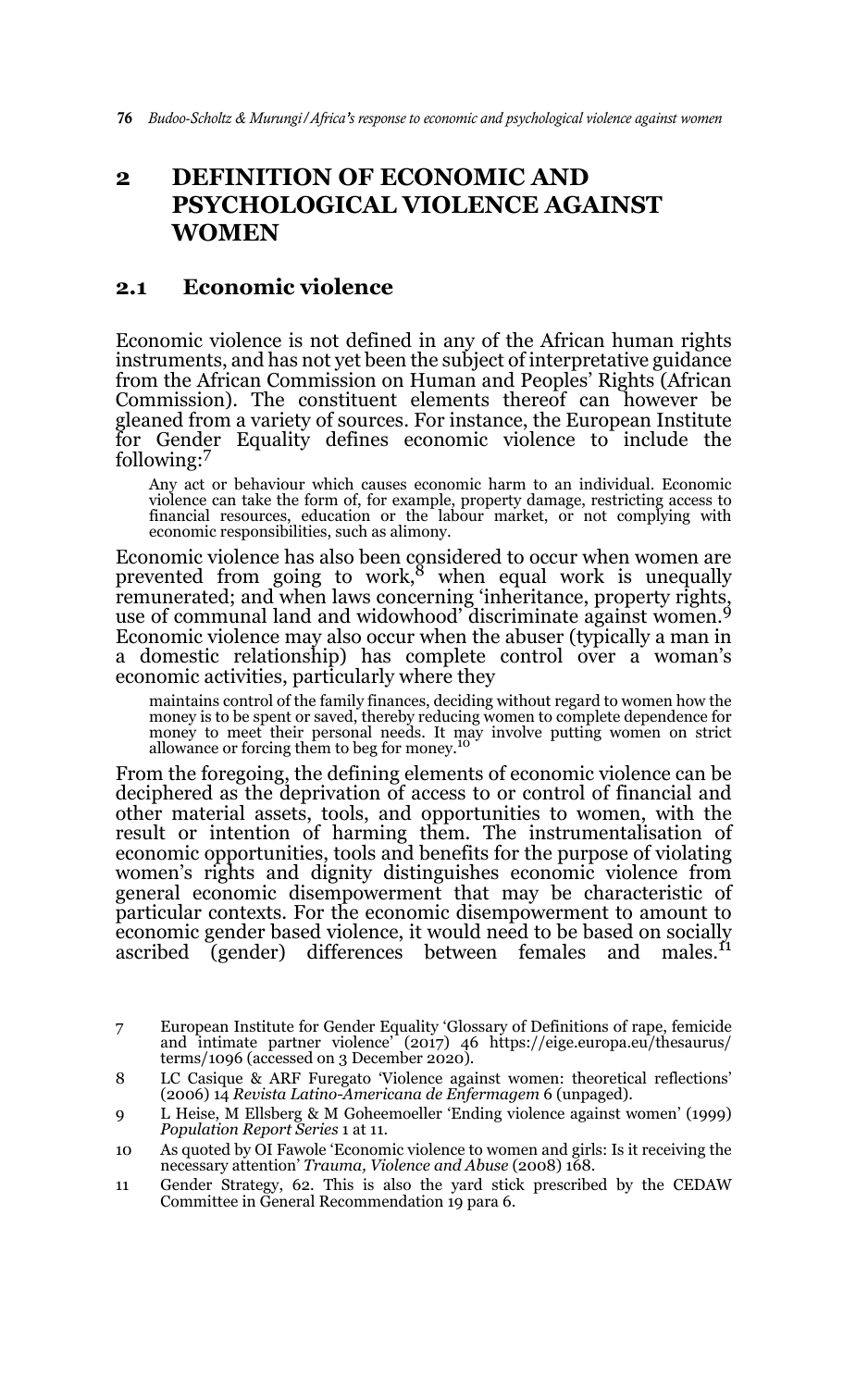Nevertheless, to the extent that economic disempowerment predisposes individuals or societies to greater risks of violence, it is arguable that there is a correlation between economic disempowerment and economic violence.

It is also important to recognise that economic violence may be structural and systemic, as in the case of unequal pay and access to capital assets, or individualised as in cases where women are prevented from seeking gainful employment or where the use of their financial resources is controlled at an individual level. In both systemic and individual cases, the presence of personal laws that either allow, condone or endorse gender discrimination, exacerbate the practice.

### **2.2 Psychological violence**

Similar to economic violence, psychological violence is not universally defined, and has not been the subject of extensive interpretive guidance. Some researchers have defined it to include practices such as verbal abuse, threats of harm, harassment or deprivation of resources, preventing victims from seeing family and friends, ongoing belittlement or humiliation, economic restrictions, violence or threats<br>against cherished objects, and being locked out of homes.<sup>12</sup>

Cultural and contextual differences make it difficult to have consensus on what kind of actions constitutes psychological violence. Conduct that is normalised in some cultures, such as that related to control over women's movement, expression, or access to resources, may not be reported as abusive in such settings, yet it would meet the threshold for psychological violence in other contexts. It is possible, as in the case of community wide practices that are abusive to women as a social group, for such conduct to amount to psychological violence.<sup>13</sup>

### **2.3 Issues in the recognition of economic and psychological forms of violence**

It is important to clarify that the various forms of violence are not completely distinct from each other. In most cases, a victim is likely to experience all or several forms of violence in the same instance. In practice, psychological and economic violence often occur as part of a continuum that culminates in physical or sexual violence. Nevertheless, recognising all the forms of violence widens the legal avenues for victims to enforce legal protection.

Despite the existence of violence against women throughout the history of humanity, universal condemnation of the practice is a

<sup>12</sup> WHO 'Violence against women; a priority health issue' (1997); G Krantz & Garcia-Moreno 'Violence against women' (2005) *Journal of Epidemiology and Community Health* 819.

<sup>13</sup> Declaration on Elimination of all Forms of Discrimination Against Women, (1993), art 2(b).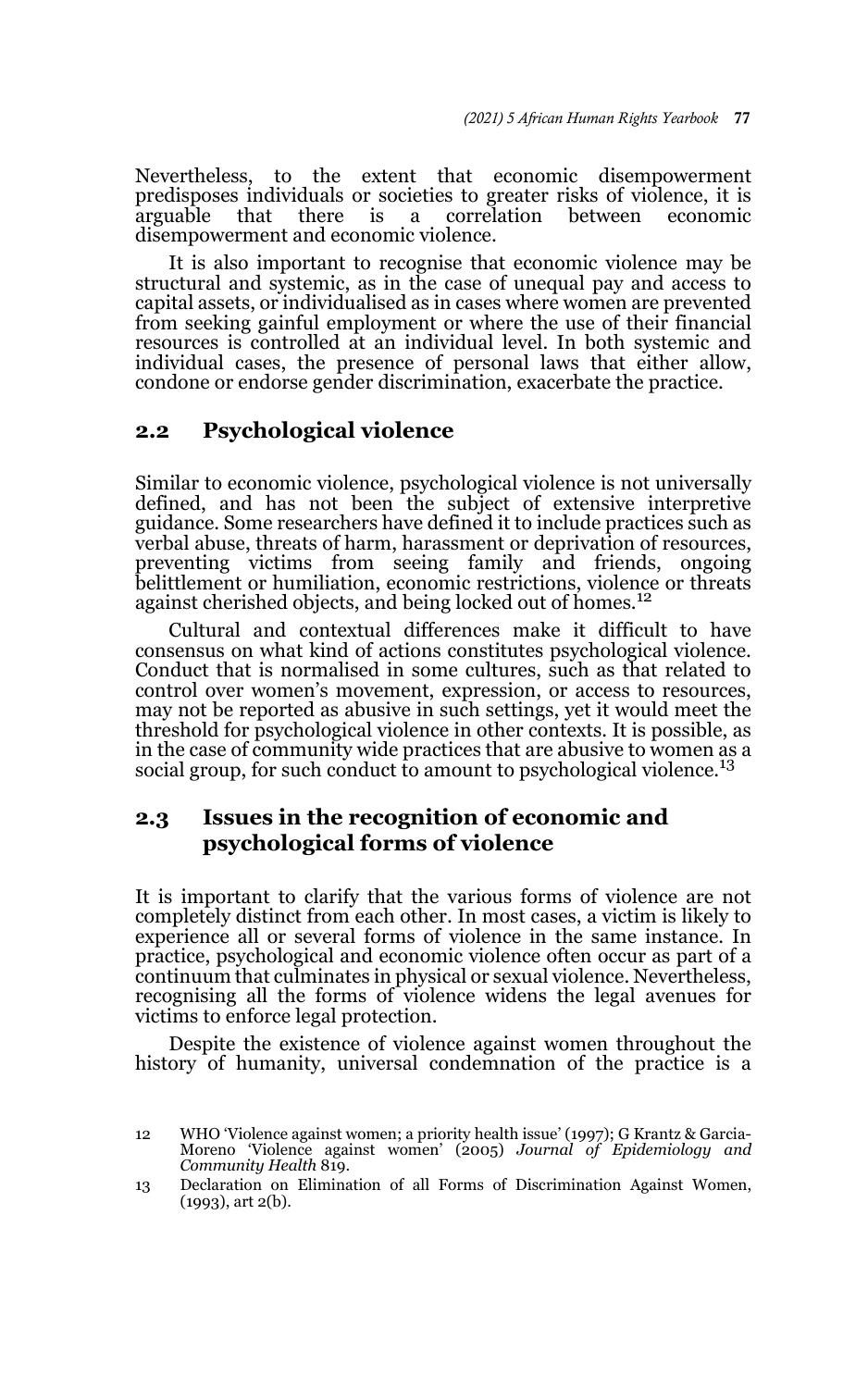relatively recent development. For instance, the Convention on the Elimination of all Forms of Discrimination against Women (CEDAW) does not have a specific provision on violence against women. Psychological and economic forms of violence are even more recently recognized as distinct forms of violence. In fact, the very reason why the Maputo Protocol was considered progressive is the wide ambit of forms of violence recognised.

The Committee on the Elimination of All Forms of Discrimination against Women (CEDAW Committee) sought to remedy the omission of protection from violence in CEDAW by adopting General Recommendation 19, which reads violence against women into the non-discrimination article.14 The Recommendation defines violence as acts that are directed at a woman because she is a woman, and which may inflict 'physical, mental, or sexual harm or the threat of such acts, coercion, and other deprivations of liberty'.<sup>15</sup> The recognition of the 'mental' dimension of violence became a precursor for further expansion of the recognised forms of violence, which the CEDAW Committee undertook 25 years later in General Recommendation 35.16

In the intervening period, several other documents progressively expanded the understanding of violence against women. These include the Declaration on the Elimination of Violence Against Women (DEVAW), which recognised that women face economic inequalities, but then focuses only on physical, sexual and psychological violence;<sup>17</sup> the 1994 Inter-American Convention on the Prevention, Punishment and Eradication of Violence Against which recognised psychological violence as a form of violence against women;18 and the 2011 Treaty on Preventing and Combatting Violence Against Women and Domestic Violence (Istanbul Treaty), which not only recognises psychological violence as a distinct form of violence, but also devotes an article to this form of violence. The article provides that '[p]arties shall take the necessary legislative or other measures to ensure that the intentional conduct of seriously impairing a person's psychological integrity<br>through coercion or threats is criminalised'.<sup>19</sup> This is by far the most emphatic provision on protection from psychological violence under international law.

Economic violence is recognised in only in a few of these instruments, particularly in the definition of violence.<sup>20</sup> Indeed, the approach taken to this form of violence in these instruments is that prioritising economic empowerment of women, especially through

- 14 CEDAW Committee, General Recommendation 19: Violence Against Women (1992)
- 15 As above, para 6.
- 16 CEDAW Committee, General Recommendation 35 on gender-based violence against women, updating General Recommendation 19 (2017).
- 17 Declaration on Elimination of all Forms of Discrimination Against Women, (1993), art 2.
- 18 Inter-American Convention on the Prevention, Punishment and Eradication of Violence Against Women (1994) art 2.
- 19 Istanbul Treaty, art 31.
- 20 Istanbul Treaty, art 3; CEDAW General Recommendation 35, para 14.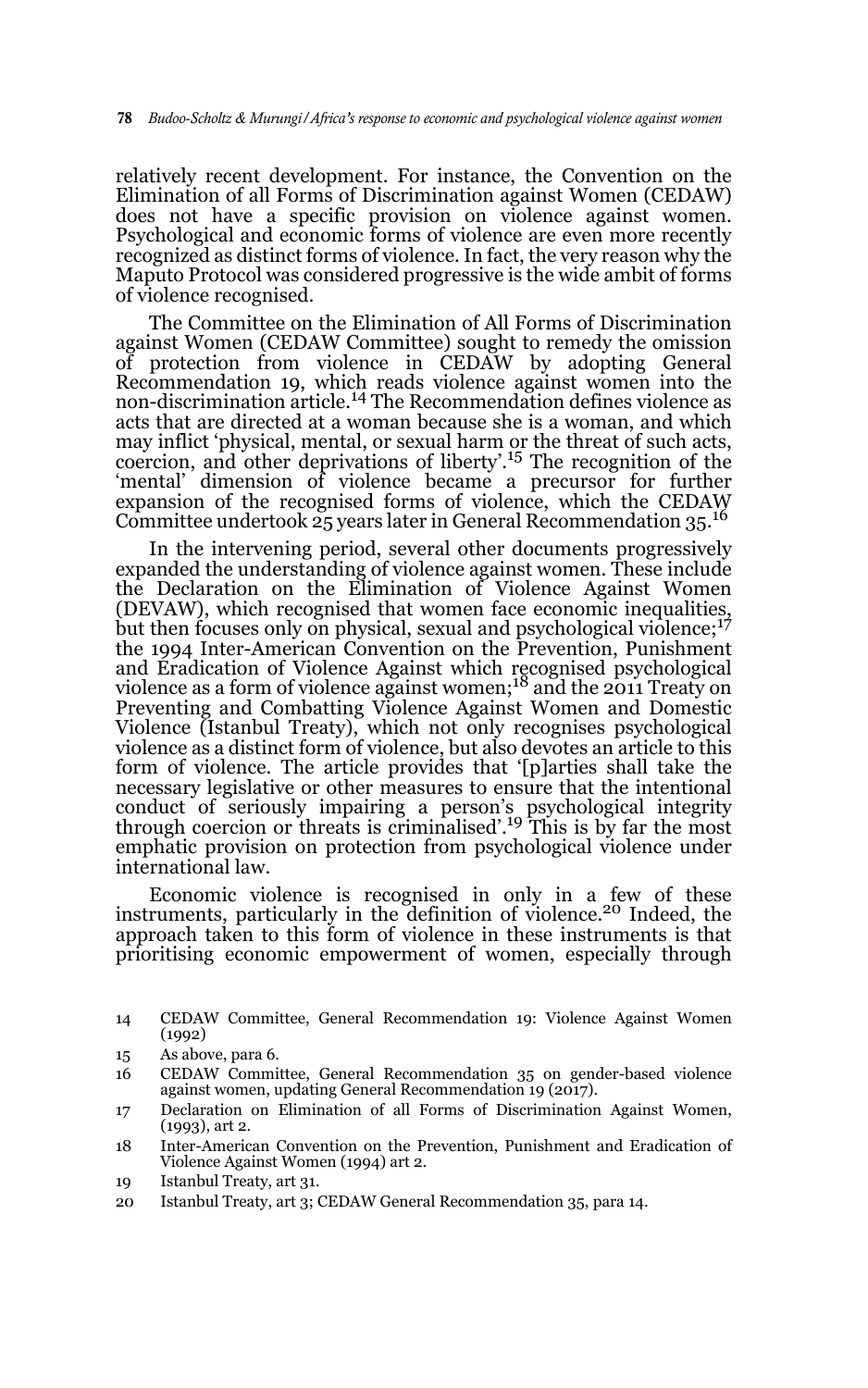measures to ensure equal access to opportunities. It is, in fact, quite telling that unlike the approach adopted in relation to psychological violence in the Istanbul Convention, economic violence is not elaborated upon in the substantive articles of the Convention. The failure of interpretative instruments such as the CEDAW General Recommendations to elaborate on the form of violence is an even more glaring omission. Economic violence is rather seen as a cause or consequence of violence against women with emphasis on economic empowerment for the eradication of violence against women. For instance, the African Development Forum has called on states to address 'underlying economic and social causes of vulnerability as women's weak legal rights to land, housing and property'.<sup>21</sup> It recognises that '[w]eak economic power, subordinate social status and lack of voice define women's experience across the continent'.<sup>22</sup> Economic conditions are thus considered as a contributor and consequence of violence against women without them being considered as a manifestation of violence against women.

As such, the prospect of accessing redress for victims of economic violence purely on the basis of this form of violation is considerably reduced. This approach is comparable to the recommendation of measures to address the psychological impact of violence in some of the instruments. For instance, the DEVAW calls for provision of psychological rehabilitation for victims of psychological violence.<sup>23</sup>

The forms of violence that women experience may be influenced by the life stage at which the women find themselves. For instance, psychological violence in childhood may include restricting a child's ridicule, threats and intimidation, discrimination, rejection and other non-physical forms of hostile treatment.24 Girls in particular, as a result of entrenched patriarchal norms and roles, are more likely to experience such treatment within the family and the community. Exposure to such treatment, and its normalisation within the society, socialises girls and young women to consider the psychological burden of such treatment as the ordinary cause of being a woman in the society. This accounts for later tolerance to violence against women of a psychological nature in adulthood. Similarly, women in the reproductive age (19-49) are more likely to report intimate partner and obstetric forms of violence, which may include psychological violence. Women in this age bracket are also prone to economic violence, reinforced by patriarchal norms on marriage. Older women are more susceptible to economic violence, particularly in instances where they are widowed.

<sup>21</sup> The African Development Forum 'Action on gender equality, women's empowerment and ending violence women in Africa: From commitment to delivery – Consensus Statement and Plan of Action' (19-21 November 2008) 4-5.

<sup>22</sup> The African Development Forum (n 21) 2.

<sup>23</sup> DEVAW,  $art 4(g)$ .

<sup>24</sup> WHO Factsheets 'Violence against children' https://www.who.int/news-room/ fact-sheets/detail/violence-against-children (accessed 20 December 2020).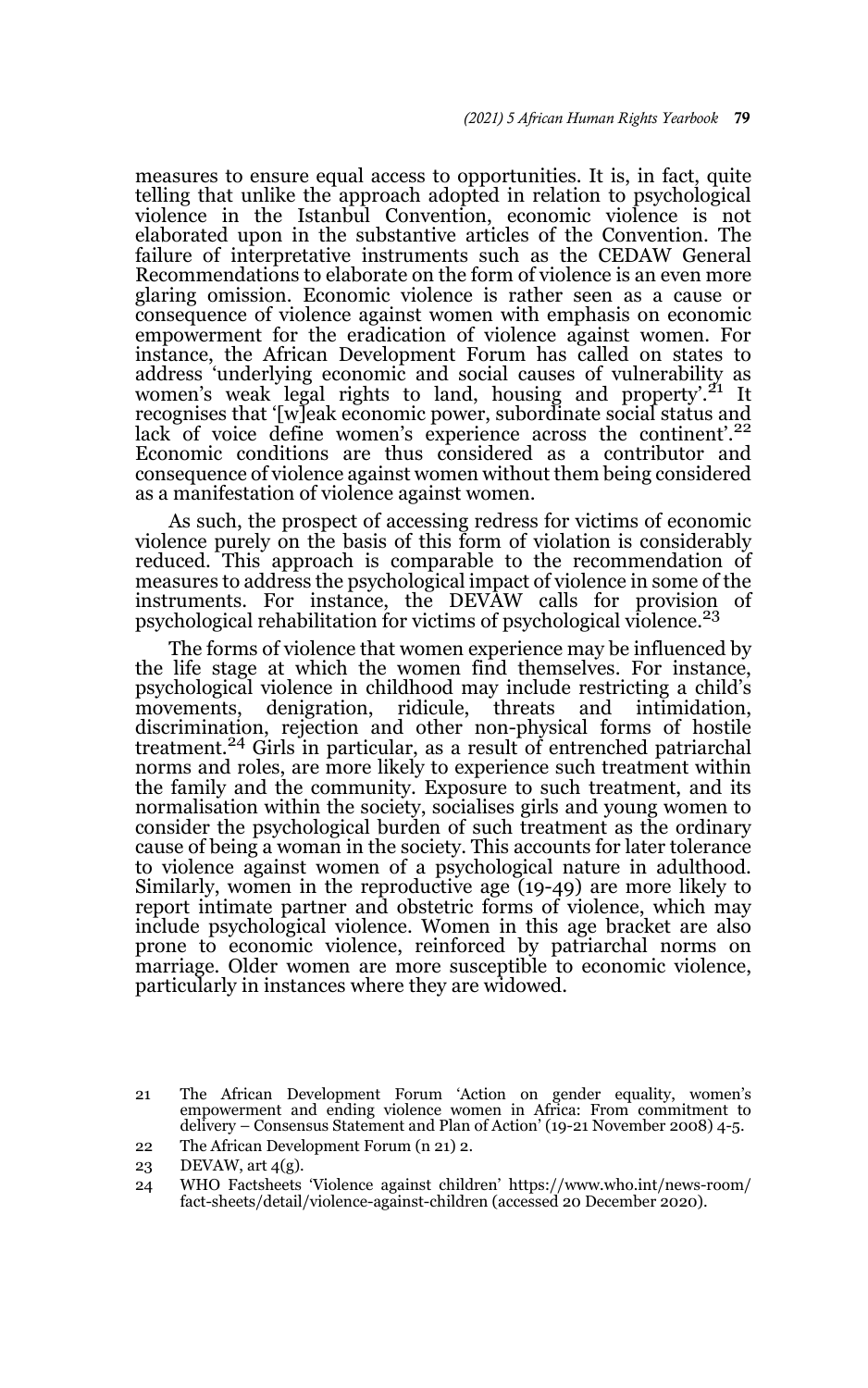## **3 THE NORMATIVE APPROACH TO ECONOMIC AND PSYCHOLOGICAL VIOLENCE IN AFRICA**

The section below reviews the manner in which selected norms and standards within the African region have approached economic and psychological forms of violence. The Maputo Protocol is an appropriate departure point in this regard because of its position as the specialist instrument on women's rights in the region, and hence its influence on the other instruments, and related jurisprudence.

### **3.1 The Maputo Protocol**

The full definition of violence under the Maputo Protocol is:

… all acts perpetrated against women which cause or could cause them physical, sexual, psychological, and economic harm, including the threat to take such acts; or to undertake the imposition of arbitrary restrictions on or deprivation of fundamental freedoms in private or public life in peace time and during situations of armed conflicts or of war.25

The Protocol further addresses protection from violence in the context of the right to dignity,<sup>26</sup> the right to life, integrity and security of the person,<sup>27</sup> during armed conflict,<sup>28</sup> and in the educational context.<sup>29</sup> In these provisions, the Protocol refers to 'all forms of violence, particularly sexual and verbal violence',<sup>30</sup> 'all forms of violence against women including unwanted or forced sex whether the violence takes place in private or public',<sup>31</sup>'all forms of violence, rape and other forms of sexual exploitation'32 and 'all forms of abuse, including sexual harassment in schools and other educational institutions and provide for sanctions against the perpetrators of such practices.'<sup>33</sup>

From a reading of these provisions, it is evident that despite the reference to 'all forms of violence', there is an emphasis on protection from sexual violence in a manner that can be interpreted to mean that the 'all' in the general definition does not extend to sexual violence. In comparison, psychological violence only features in the definition article, and nowhere else in reference to violence. The Protocol also does not explicitly mention economic violence beyond the definition provision. However, some of its articles address issues that can be considered as anticipating the threat of economic violence, both at an

- 25 Maputo Protocol art 1(j).
- 26 Maputo Protocol art 3(4).
- 27 Maputo Protocol art 4(2).
- 28 Maputo Protocol art 11.
- 29 Maputo Protocol art 12.
- 30 Maputo Protocol art 3(4).
- 31 Maputo Protocol art 4(2)(a).
- 32 Maputo Protocol art 11(3).
- 33 Maputo Protocol art 12(1)(c).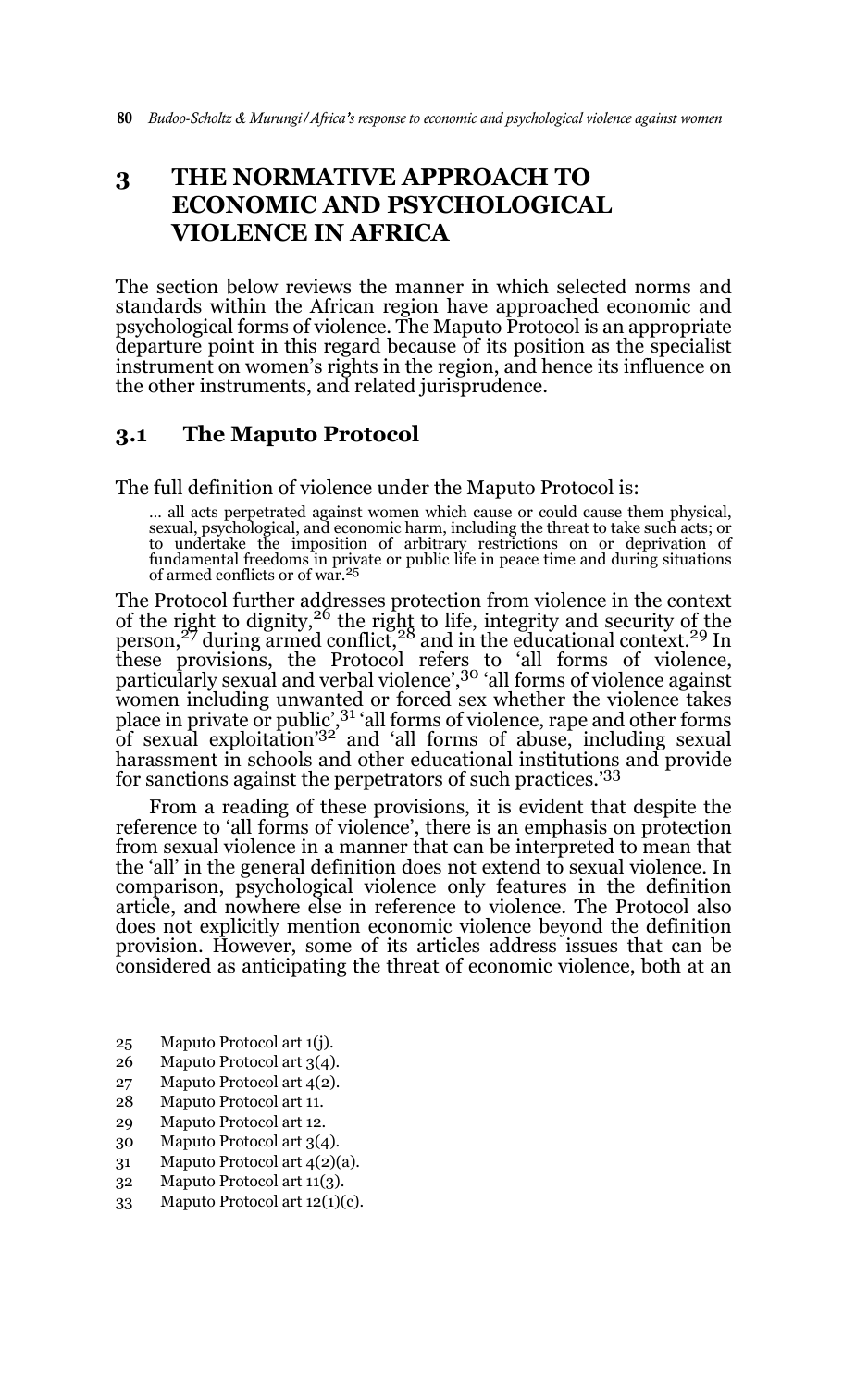individual and systemic level. For instance, in the context of marriage, the Protocol protects the right of women to 'acquire [their] own property and to administer and manage it freely'.34 In cases of separation, divorce and annulment of marriages, the Protocol imposes an obligation on states parties to ensure that 'women and men … have the right to an equitable sharing of the joint property deriving from the marriage'.<sup>35</sup> The emphasis on women's right to acquire their own property and to have an equitable share in instances of separation, divorce and annulment is a safeguard against divesting women of property on the basis of culturally or socially sanctioned practices in the context of marriage that are often reinforced by personal law regimes.

The Protocol also protects women's right to 'equal opportunities in work and career advancement and other economic opportunities' including equality of access to employment; equal remuneration; transparency in recruitment; supporting women's economic activities in the informal sector; recognising the economic value of the work of women in the home; providing paid maternity leave; and equal application of taxation laws.<sup>36</sup>

The foregoing protections are reinforced with other tools of empowerment including the right to access equal education and training, the right to access means of food production,  $37$  and the right to benefit from new technologies in the context of healthy and sustainable environment so that they can use them for economic activities.38 Women also have the right to sustainable development which includes access to and control over productive resources such as land, guarantees of the right to property, access to credit and training, skills development and extension services at rural and urban levels in order to provide women with a higher quality of life and reduce the level of poverty among them.<sup>39</sup>

From the foregoing, it is clear that protection from economic and psychological violence can be inferred from the different articles of the Maputo Protocol. Such protection would be even more efficient if a specific reference to these forms of violence, including examples of the elements thereof, would have been included in the substantive articles of the Protocol.

#### **3.2 Agenda 2063 and the AU Gender Strategy**

The African Union Agenda 2063 is Africa's blueprint to inclusive and sustainable development.<sup>40</sup> The Agenda gives expression to the aspirations of the African Union, including those related to the

- 34 Maputo Protocol art 6(j).
- 35 Maputo Protocol art 7(d).
- 36 Maputo Protocol art 13.
- 37 Maputo Protocol art 15.
- 38 Maputo Protocol art 18.
- 39 Maputo Protocol art 19.
- 40 https://au.int/agenda2063/overview (accessed 21 January 2022).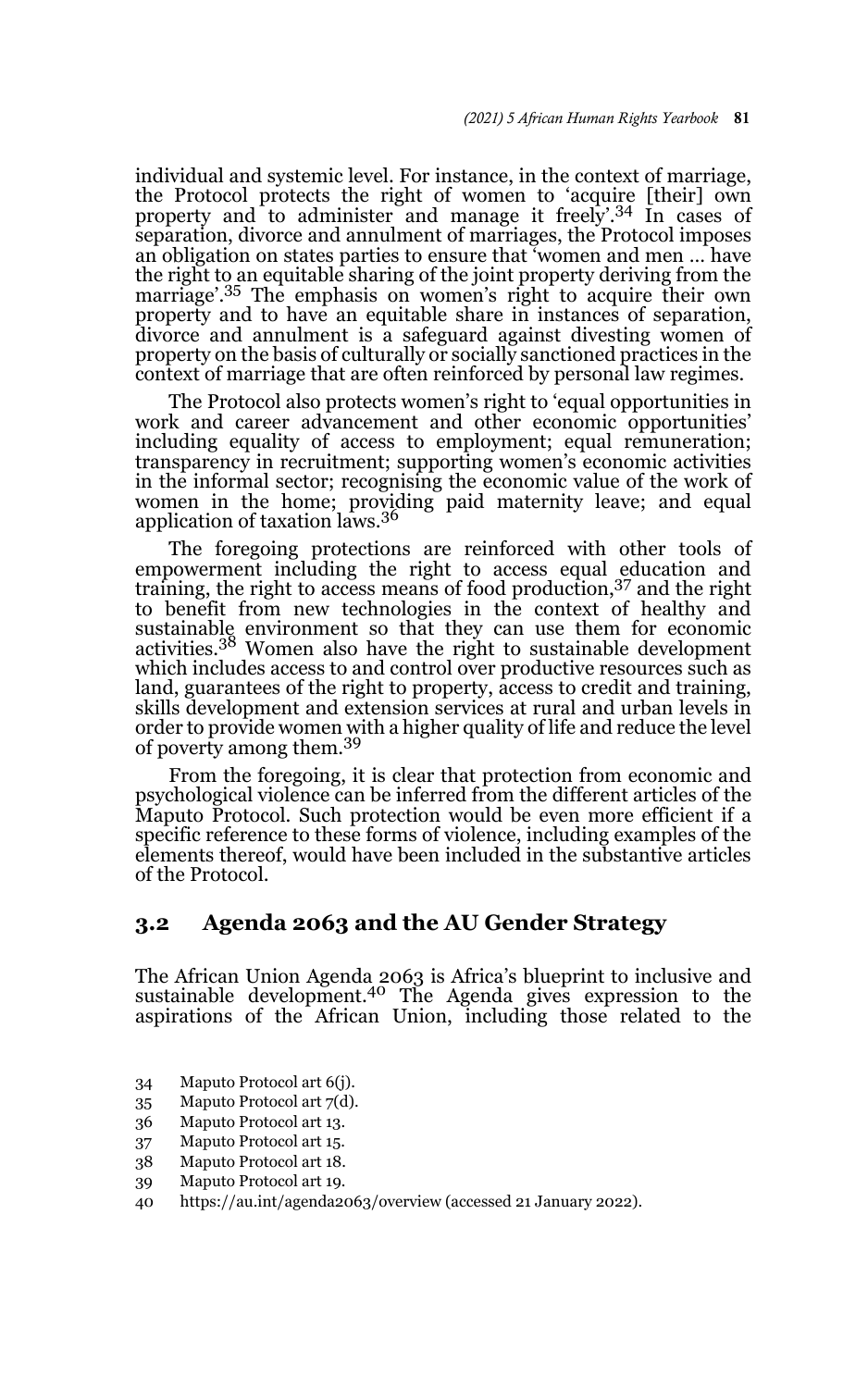realization of human rights norms, $41$  as well as empowerment of women, youth and children, through amongst others goals, the attainment of full gender equality in all spheres of life by eliminating all forms of discrimination and violence against women and girls.42

The Agenda does not elaborate on the forms of violence that need to be addressed. However, the commitment to giving effect to human rights norms and the rule of law would imply reference to the standards articulated in the AU's own human rights instruments, particularly the Maputo Protocol. The context of the reference to protection from violence within the Agenda is significant to the interpretation of the extent of protection, and by extension the forms of violence that may be prioritized therein. Aspiration 6 is geared towards inclusive economic development, with the elimination of violence against women as a means to inclusive development, as opposed to an end in itself.

In 2018, the AU adopted its Strategy for Gender Equality and Women's Empowerment for the period 2018-2028 (AU Gender Strategy) as a plan for the realization of Aspiration 6 of Agenda 2063.43 The Strategy also re-centres the role of the Maputo Protocol in the realisation of Agenda 2063, by recognising its ratification and domestication as one of the pillars for attainment of full gender equality as anticipated under Agenda 2063.44 While the Agenda refers to violence against women, the Strategy defines gender based violence as

an umbrella term for any harmful act that is perpetrated against a person's will and that is based on socially ascribed (gender) differences between females and males. The nature and extent of specific types of GBV vary across cultures, countries and regions. Examples include sexual violence, including sexual exploitation/abuse and forced prostitution; domestic violence; trafficking; forced/early marriage; harmful traditional practices such as female genital mutilation; honour killings; and widow<br>inheritance. There are different kinds of violence, including (but not limited to)<br>physical, verbal, sexual, psychological, and socioecono

Evidently, the Strategy recognizes psychological and socio-economic forms of violence in much the same way as the Maputo Protocol. However, even a simple literal analysis of the definition, particularly the examples given, exposes the skewing of attention in favour of physical and sexual forms of violence. In fact, the terms 'psychological', 'socio-economic violence', or even 'verbal violence' each appears only once in the whole document – in the definition clause. In comparison, 'sexual violence' is specifically mentioned in a number of instances, especially in relation to situations of conflict, while the protection of women's physical integrity is similarly specifically highlighted. In a similar approach to that of the Maputo Protocol, the Strategy seems to reference 'violence and rape' as if to suggest that rape is distinct from 'violence' as conceptualized therein.<sup>46</sup>

- 41 Agenda 2063 Aspiration 3.
- 42 As above, Aspiration 6.
- 43 Website of the African Union (https://au.int/sites/default/files/documents/361 95- doc-52569\_au\_strategy\_eng\_high.pdf - accessed on 27 July 2021).
- 44 AU Gender Strategy, 17.
- 45 AU Gender Strategy, Annex B, 64.
- 46 AU Gender Strategy 35.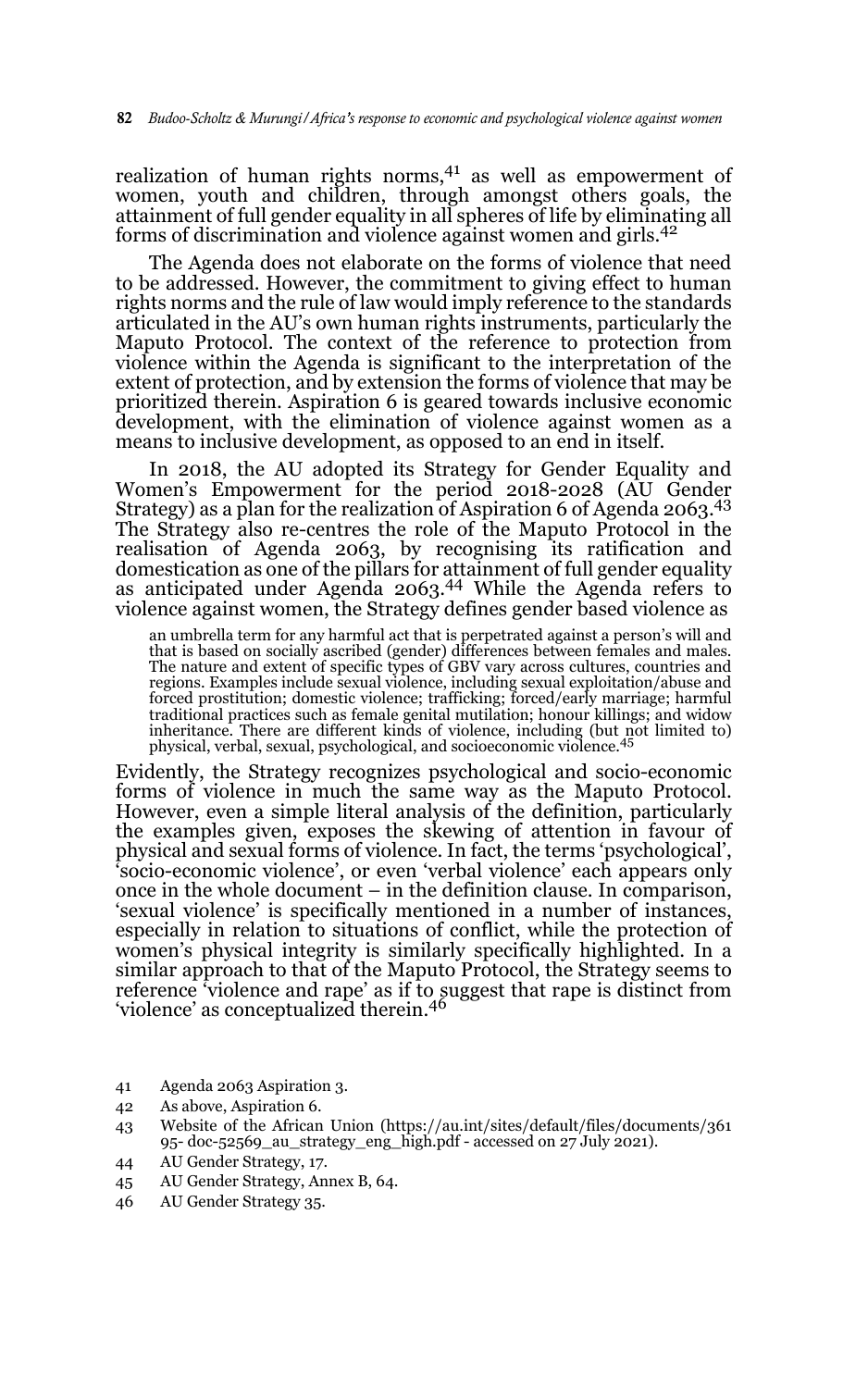It is apparent from the analysis of the Maputo Protocol and Agenda 2063 that, while psychological and economic forms of violence are acknowledged, there is little in the form of specific measures to respond to their incidence.

### **3.3 Economic and psychological violence in the jurisprudence of regional human rights bodies**

### *3.3.1 African Commission*

Article 30 of the African Charter establishes the African Commission 'to promote human and peoples' rights and ensure their protection in Africa'. Article 32 of the Maputo Protocol provides that until the African Court is established, the African Commission 'shall be seized with matters of interpretation arising from the application and implementation of this Protocol'. While the Court has since been established, the competence of the Commission to interpret the Protocol has been reaffirmed in its jurisprudence, including through issuance of General Comments on the articles of the Protocol. Specifically, the Commission has stated that 'as a complementary legal instrument' to the African Charter, the Maputo Protocol 'by necessary implications falls within the Commission's interpretative scope'.<sup>47</sup>

The jurisprudence of the Commission on the subject under discussion can be derived from the various aspects of its mandate: findings on communications, Concluding Observations on state reports and General Comments.

The African Commission has, through its communications procedure, developed a vast jurisprudence on women's rights, <sup>48</sup> a few of which have a bearing on violence against women. For instance, in *Egyptian Human Rights Initiative for Personal Rights and Interights v Egypt,*49 a number of female journalists and protesters were assaulted during political demonstrations in Egypt. The violations alleged by the complainants were of a physical, psychological and sexual nature. The complainants further alleged that these were instances of violence against women because 'there was differential treatment between men and women during the riot and that the main reason why the victims were assaulted by the authorities is basically because they [were] women and journalists.'50 The Commission concluded that the violence experienced by the women was indeed gender based and discriminatory, and hence in violation of the Charter.

<sup>47</sup> African Commission, *General Comment 1 on Article 14(1)(d) and (e) of the Protocol to the African Charter on Human and Peoples' Rights on the Rights of Women in Africa*, para 1.

<sup>48</sup> E Durojaye & O Oluduro 'The African Commission on Human and Peoples' Rights and the woman question' (2016) 24 *Feminist Legal Studies* 325.

<sup>49</sup> Communication 323/06 *Egyptian Human Rights Initiative for Personal Rights* and Interights v Egypt African Commission (2011).

<sup>50</sup> Para 124.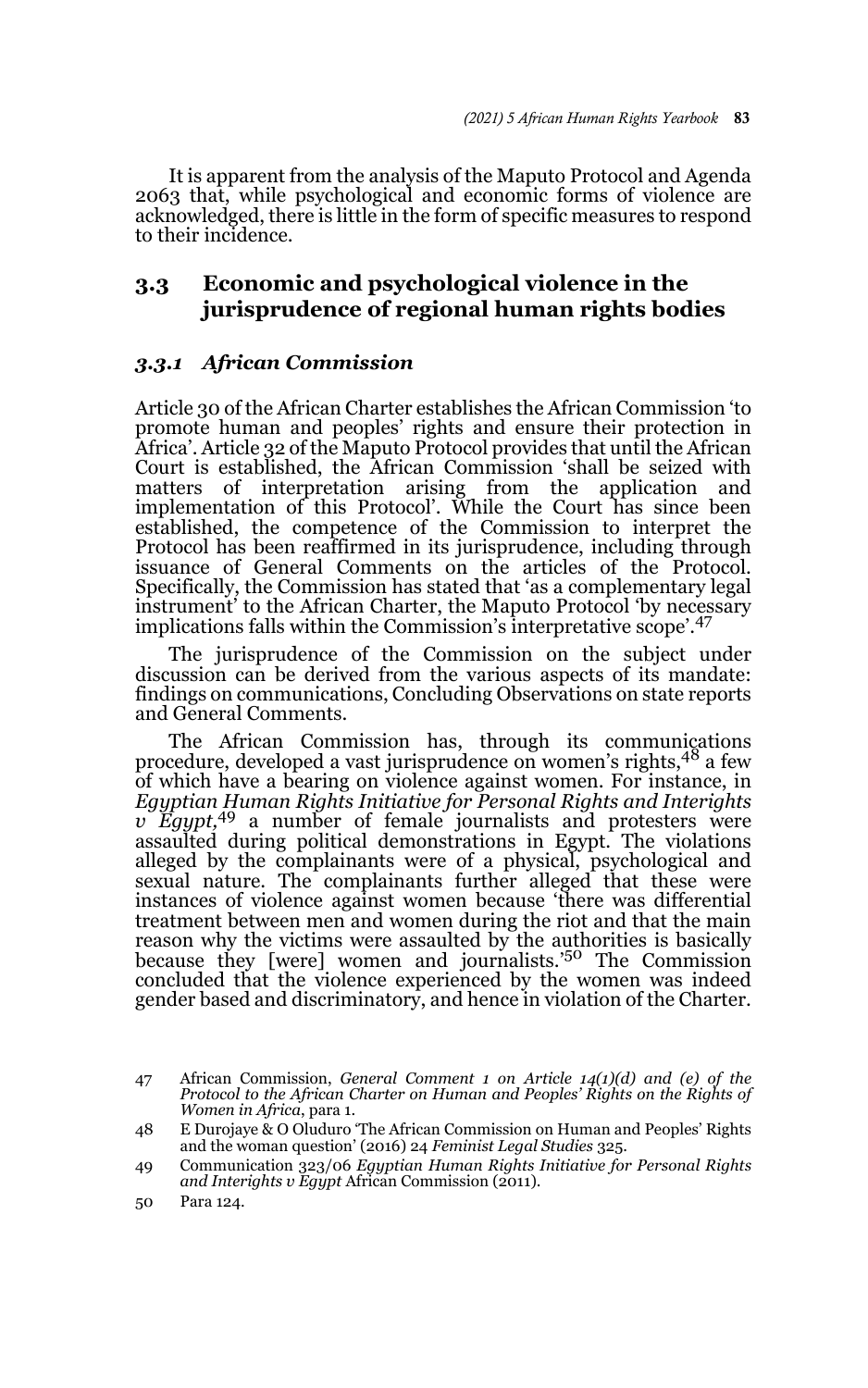In particular, the Commission noted the verbal abuse consisting of insults and threats of a sexual nature targeted at the women with the intention of humiliating and demeaning them.51 The Commission made a significant contribution in defining the elements of gender based psychological violence, such as verbal abuse and insults designed to demean a woman because of her gender, based on references to the definition of violence against women under article 1 of the Maputo Protocol. The Maputo Protocol was relied upon despite the fact that Egypt was not a state party to the Maputo Protocol, and the communication had therefore been filed on the basis of the African Charter.

Other cases such as *Equality Now and Ethiopian Women Lawyers Association v Ethiopia*<sup>52</sup> and *Curtis Doebbler v Sudan* presented issues of violence against women to the Commission. In these cases, however, psychological aspects of violence only arose as a consequence of violation of other rights, and not in the first place as the subject matter under consideration. The engagement of the Commission on interpreting the forms of violence presented, or redressing it, is limited. Economic form of violence did not arise in any of the communications considered thus far.

In accordance with article 62 of the African Charter and 26(1) of the Maputo Protocol, states have to submit a state report to demonstrate legislative and other measures taken to give effect to the provisions of the Maputo Protocol. After considering the state reports, the African Commission formulates Concluding Observations which are 'recommendations to guide improvements' of a state's performance.<sup>53</sup> The African Commission adopted Guidelines on State Reporting under article 26(1) of the Maputo Protocol to guide states in the preparation of their reports.54 With respect to reporting on violence, the Guidelines outline specific violations, that is, to provide information on

bodily integrity and dignity, including sexual violence, trafficking of women and medical and scientific experimentation (article 3 & 4); Practices harmful to women, including female genital mutilation (article 5); Female stereotypes (article 4(2)(c)); Sexual harassment; domestic violence (article  $4(2)(a)$ ); Support to victims of violence, including health services and psychological counselling (article  $5(c)$ ).<sup>55</sup>

While this approach does not preclude reporting on psychological and economic forms of violence, it is consistent with the approach of the Maputo Protocol itself and other regional policy documents discussed earlier, in emphasising physical (bodily integrity) and sexual forms of violence in the articulation of elements of violence. The absence of a specific reference or requirement for information on psychological and

<sup>51</sup> Para 153.

<sup>52</sup> Communication 341/2007 *Equality Now and Ethiopian Women Lawyers Association v Ethiopia* African Commission (2016).

<sup>53</sup> F Viljoen *International human rights law in Africa* 2nd edition (2012) 365.

<sup>54</sup> African Commission, Guidelines for state reporting under the Protocol to the African Charter on Human and Peoples' Rights on the rights of women in Africa https://www.achpr.org/public/Document/file/English/Guidelines%20on%20 State%20Reporting%20under%20the%20Maputo%20Protocol\_2.pdf (accessed 22 July 2021).

<sup>55</sup> Sec 2.6 of the Guidelines on State Reporting.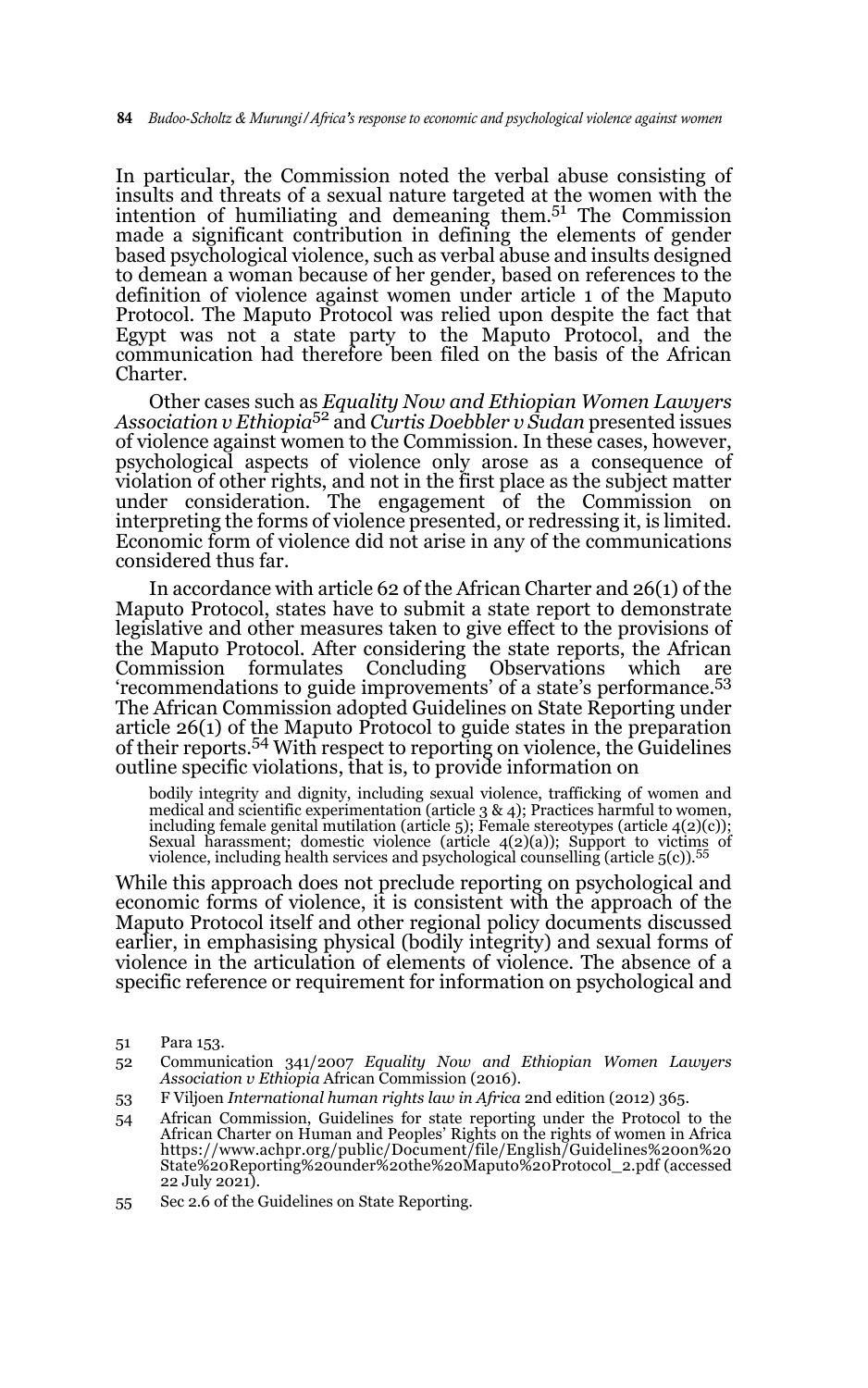economic forms of violence accounts for the minimal engagement on the subject between the Commission and state parties to the Protocol. This is evident from the Concluding Observations of the African Commission related to the Maputo Protocol part of the report.<sup>56</sup>

In most of the Concluding Observations, the African Commission notes the progress made on laws and policies that advance women's socio-economic conditions without making direct reference to economic violence against women.<sup>57</sup> In some cases, the Commission notes the lack of access to economic opportunities of women, as in the case of Liberia,58 an approach that focuses on economic empowerment without interrogating the incidence of or addressing economic violence.

With respect to psychological violence, in response to the periodic report of Mauritania, the African Commission commended the state party's collection of data on violence that included psychological violence.59 Despite this, the African Commission did not engage with the different aspects of psychological violence in the state report. The Commission has also recommended Malawi to take steps to protect children from all forms of mental violence.<sup>60</sup>

Article 45(1)(b) of the African Charter mandates the African Commission to 'formulate and lay down, principles and rules aimed at solving legal problems relating to human and peoples' rights and fundamental freedoms upon which African Governments may base their legislations'. As of July 2021, the African Commission has adopted seven general comments, $61$  four of which are related to the Maputo

- 56 https://www.achpr.org/statereportsandconcludingobservations (accessed 22 July  $2021$
- 57 For example: African Commission Concluding Observations and Recommen-dations on the combined periodic report of Burkina Faso, 2011-2013 (2017); *Observations finales sur le rapport periodique initial et cumule de la Republique de Cote d'Ivoire* (2012); Concluding Observations and Recommendations on the 8th to 11th Periodic Report of the Republic of Kenya (2016); Concluding Observations and Recommendations on the Initial Periodic Report of the Republic of Liberia on the Implementation of the African Charter on Human and Peoples' Rights (2015); Concluding Observations and Recommendations on the Initial and Combined Periodic Report of the Republic of Malawi on the Implementation of the African Charter on Human and Peoples' Rights (1995- 2013) (2015); Concluding Observations and Recommendations on the Periodic and Combined Report of the Islamic Republic of Mauritania on the Implementation of the African Charter on Human and Peoples' Rights (2006- 2014) and the Initial Report on the Maputo Protocol (2018); Concluding Observations and Recommendations on Sixth Periodic Reports of the Republic of Namibia on the Implementation of the African Charter on Human and Peoples' Rights (2011-2013) (2016); Concluding Observations and Recommendations on the Combined Second Periodic Report under the African Charter on Human and Peoples' Rights and the Initial Report under the Protocol to the African Charter on the Rights of Women in Africa of the Republic of South Africa (2016); Concluding Observations and Recommendations on the 5th Periodic State Report of the Republic of Uganda (2010-2012) (2015);
- 58 Concluding Observations for Liberia (n 57) para 19.
- 59 Concluding Observations for Mauritania (n 57) para 64.
- 60 Concluding Observations for Malawi (n 57) 115.
- 61 Website of the African Commission, https://www.achpr.org/resources (accessed 22 July 2021). The Joint General Comment on Child Marriage adopted together with the African Children's Committee in 2017 is missing from the list.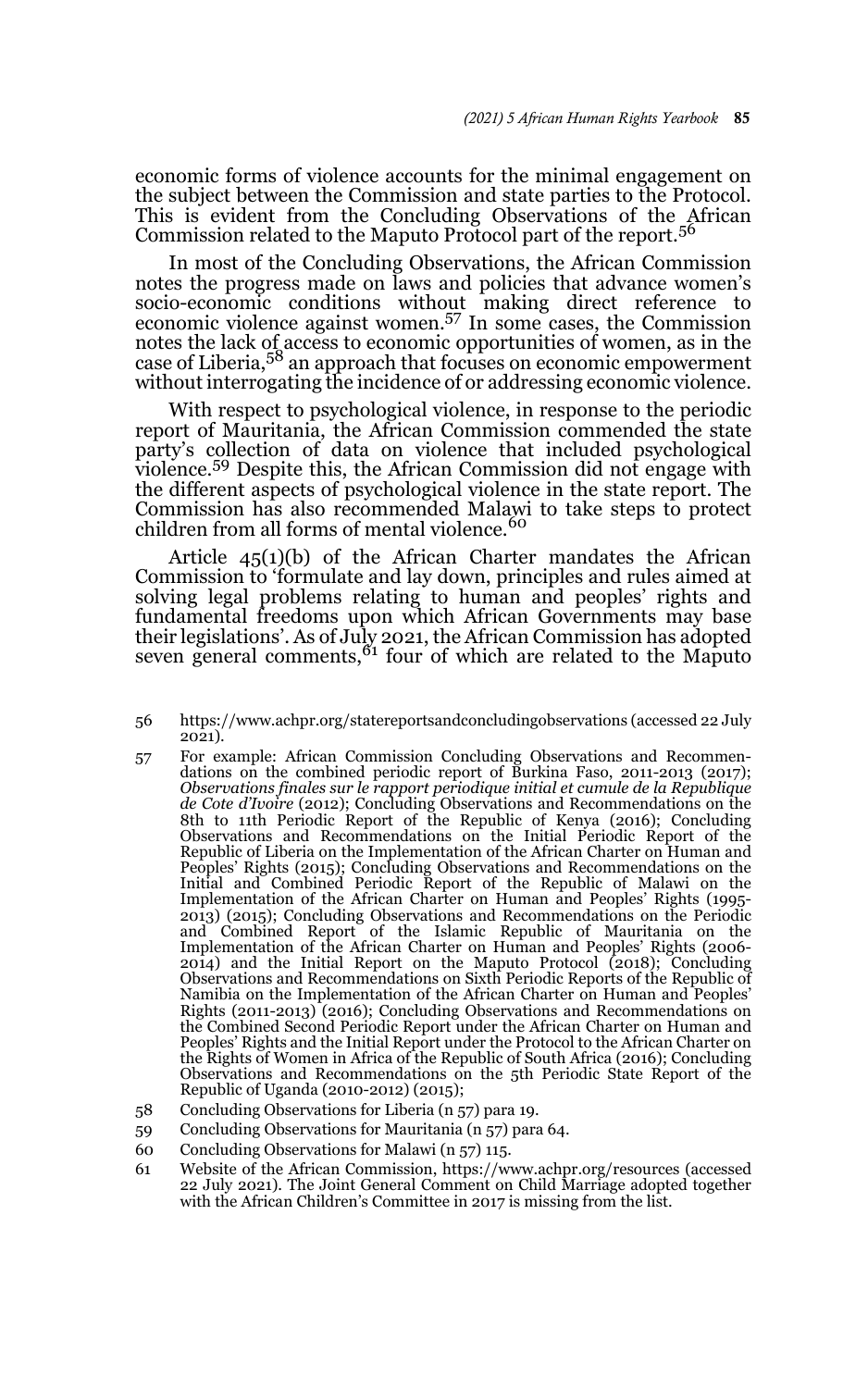Protocol. Of these, the Joint General Comment on Ending Child Marriage adopted together with the African Children's Committee in<br>2017 (Joint General Comment)<sup>62</sup> and General Comment 6 on  $\frac{251}{\text{m}}$  come contract comment  $\frac{60}{\text{m}}$  and  $\frac{60}{\text{m}}$  contract comment  $\frac{60}{\text{m}}$ 

The Joint General Comment characterises the consequences of child marriage as economic<sup>64</sup> and psychological,<sup>65</sup> but it does not elaborate on their particular presentation. The Joint General Comment also requires states to, among others, protect the child against all forms<br>of violence including psychological protection,<sup>66</sup> but also does not elaborate what 'psychological' protection refers to.

General Comment 6 adopted on article 7(d) of the Maputo Protocol represents a missed opportunity of the African Commission to lay emphasis on the protection of women from economic violence. General Comment 6, which focuses on the right to property during separation, divorce or annulment of marriage, relates to a context in which economic violence is rampant. Although the General Comment acknowledges the gendered nature of disadvantage that women experience in this context, it does not characterise actual or potential violations in this context, such as widow disinheritance or unequal distribution of matrimonial wealth at the point of separation, as forms of violence.

#### *3.3.2 The African Court*

Article 1 of the Protocol to the African Charter on the Establishment of an African Court on Human and Peoples' Rights (African Court Protocol) establishes an African Court. The jurisdiction of the African Court extends to 'interpretation and application' of the African Charter, the African Court Protocol and any other 'relevant human rights<br>instrument ratified by the states concerned'.<sup>67</sup> Thus, read in line with article 27 of the Maputo Protocol, the African Court can receive cases under the Maputo Protocol, including on economic and psychological violence.

*Association Pour le Progrès et la Défense des Droits des Femmes Maliennes (APDF) and Institute for Human Rights and Development in Africa (IHRDA) v Mali* (*APDF and others v Mali*) 68 is the only case in which the Court has so far considered alleged violations of the

- 63 African Commission, General Comment 6 on the right to Property during Separation, divorce, or annulment of marriage (2020).
- 64 Paras 8, 10 & 12 of the Joint General Comment.
- 65 Paras 8 & 12 of the Joint General Comment.
- 66 Para 58 of the Joint General Comment.
- 67 Art 3 of the African Court Protocol.
- 68 *Association Pour le Progrès et la Défense Des Droits Des Femmes Maliennes (APDF) and the Institute for Human Rights and Development in Africa (IHRDA) v Mali* African Court (2018).

<sup>62</sup> African Commission & African Committee, *Joint General Comment of the African Commission on Human and Peoples' Rights (ACHPR) and the African Committee of Experts on the Rights and Welfare of the Child (ACERWC) on Ending Child Marriage* (2017).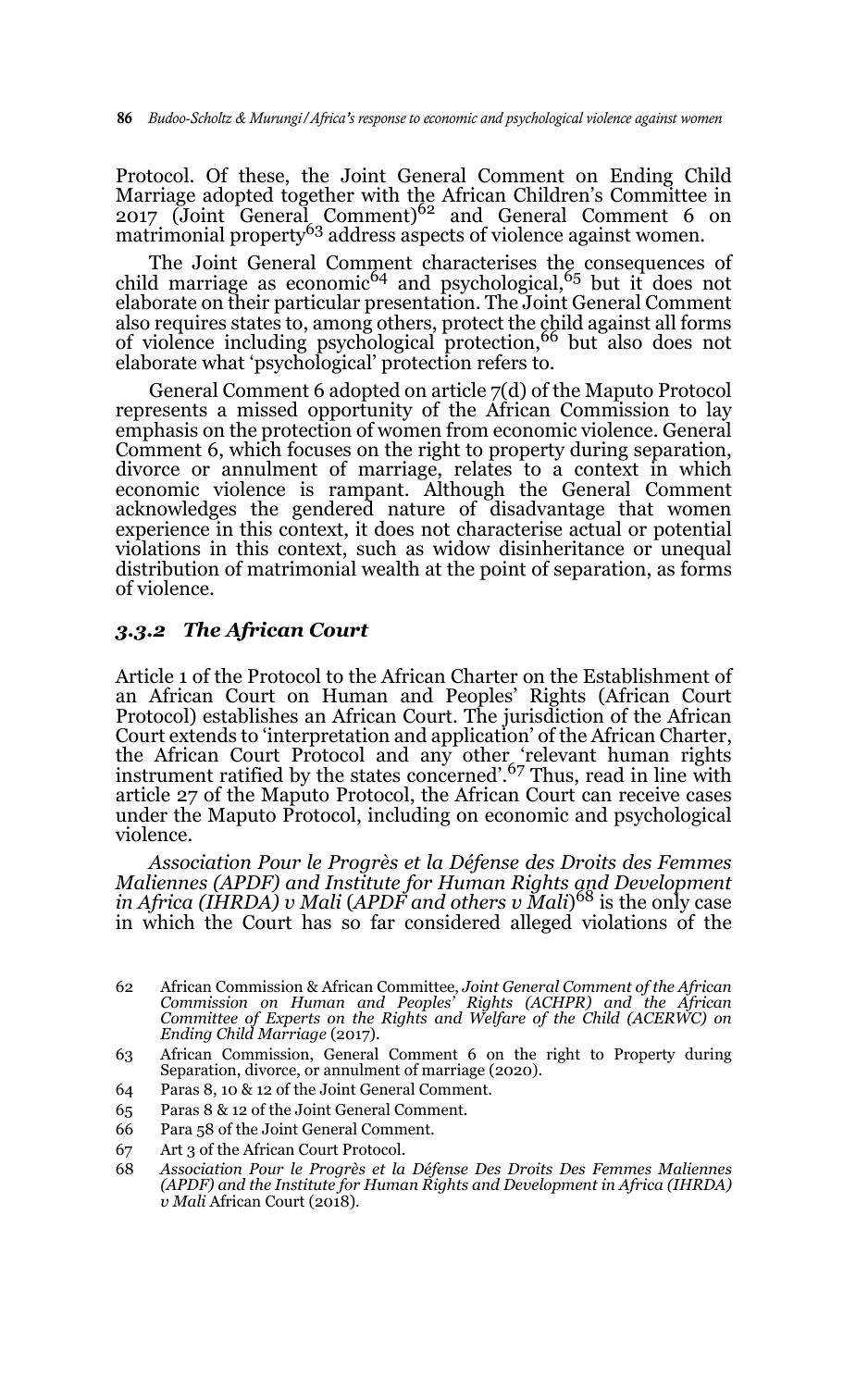Maputo Protocol. The case concerns the Persons and Family Code of Mali, which, as the applicants argued, violated the protection of the minimum age of marriage for girls by allowing marriage from the age of 15, the right to consent to marriage, the right to equal inheritance, and the elimination of traditional practices and conduct harmful to the rights of women and children.<sup>69</sup> The case did not expressly frame the issues as either constituting or resulting in violence. However, the nature of concerns raised do, in fact, relate to protection from violence in all its forms. For instance, child marriage is accepted as a form of violence against children,<sup>70</sup> particularly of a sexual and psychological nature, while vitiating the women and girl's consent to marriage is tantamount to psychological violence (coercion). The unequal inheritance laws create conditions conducive to economic violence against women through disinheritance.

### *3.3.3 The African Committee of Experts on the Rights and Welfare of the Child*

As an instrument concerned with the rights and welfare of children, the relevance of the African Charter on the Rights and Welfare of the Child (African Children's Charter) to the present discussion lies in the protection of girls from violence. The child rights sector has had significant engagement on the subject of violence against children, given the susceptibility of children to violence as a result of their young age and dependency. Indeed, a significant number of the provisions of the African Children's Charter seek to protect children from various forms of violence, some of which are of a psychological and economic nature. Examples are the protection of a child's 'honor or reputation',<sup>71</sup> the protection from dehumanising or humiliating parental or school punishment,<sup>72</sup> and protection from harmful social and cultural practices, particularly those discriminatory to the child on the basis of sex.<sup>73</sup> These protections exist despite the fact that the Charter does not expressly use the term 'violence'. Furthermore, save for article 21, the protection from violence in these provisions does not necessarily take into account the gendered nature of the violence.

The absence of a specific provision notwithstanding, the jurisprudence of the African Committee of Experts on the Rights and<br>Welfare of the Child (Committee)<sup>74</sup> has advanced the issue of protection from violence, seemingly adopting the wide definition and recognising the gendered nature thereof. For instance, Aspiration 7 of the Africa's Agenda for Children 2040 (Agenda 2040)75 envisions that 'every child is protected from violence, exploitation, neglect and

- 70 CEDAW General Recommendation 35, para 31(a).
- 71 African Children's Charter, art 10.
- 72 African Children's Charter, art 11(5).
- 73 African Children's Charter, art 21.
- 74 Established under art 32 of the African Children's Charter.

<sup>69</sup> As above, para 9.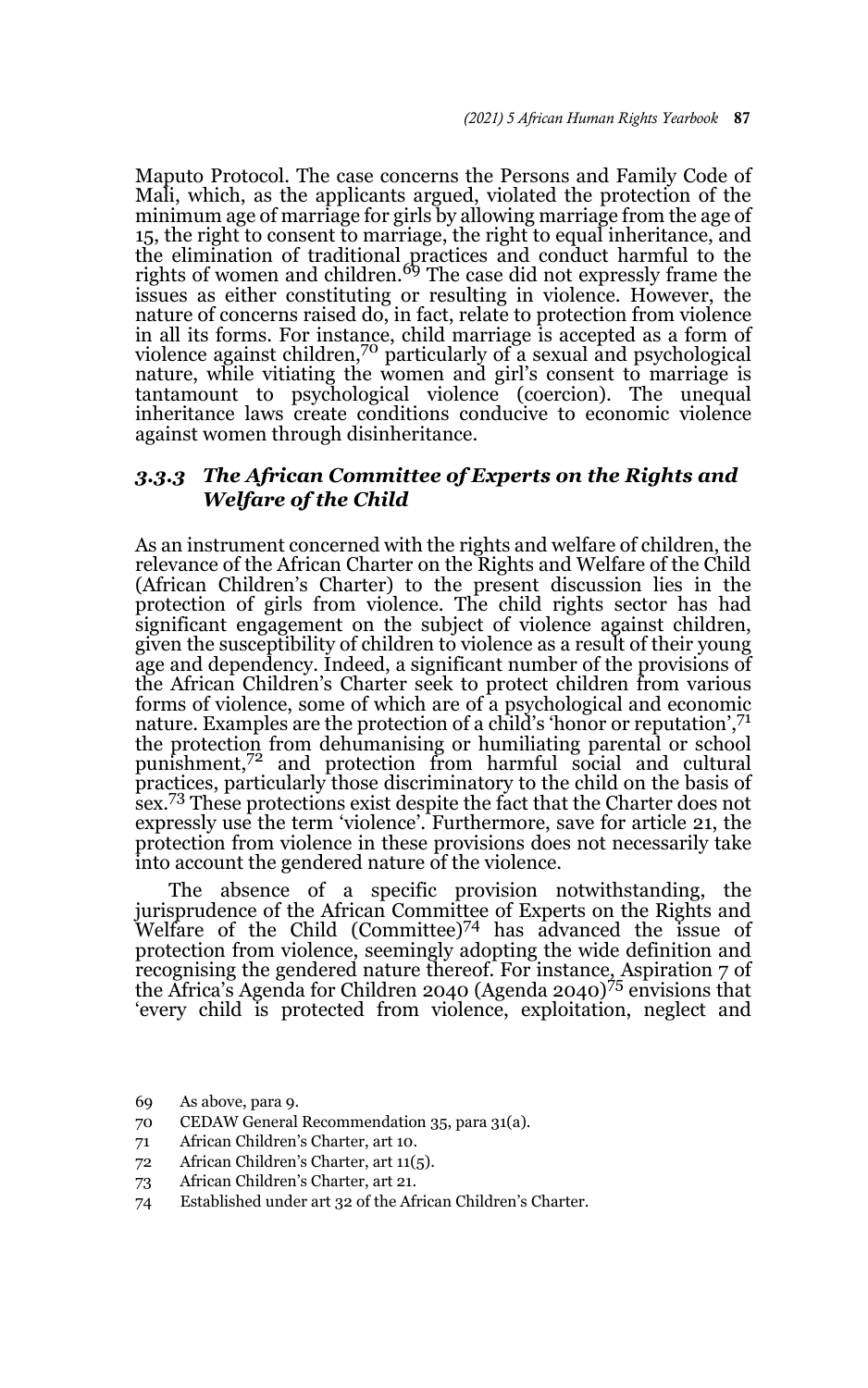**88** *Budoo-Scholtz & Murungi/Africa's response to economic and psychological violence against women* 

abuse'.76 The Agenda enumerates practices which constitute violence, including

corporal punishment in various settings, both public and private; forced and harmful labour practices and trafficking for forced labour; harmful practices such as female genital mutilation, child marriage, virginity testing, breast ironing and child witch killings; gender-based violence; sexual violence; sexual exploitation; pornography; and sexual trafficking.

These are not classified in the same language as the forms of violence under the Maputo Protocol. However, the specific practices listed correspond to the physical, and sexual typology. Evidently, the Agenda does not specify psychological or economic violence as distinct forms of violence, but rather as consequences of violence.

It is also significant that the Committee has adopted the definition of violence articulated by the CRC Committee in General Comment 13 of the Convention on the Rights of the Child. In its General Comment on article 27 of the African Children's Charter, the Committee references the CRC's General Comment,77 and thereby imports the interpretation of the CRC Committee into the ambit of protection under the Charter. This is significant because the CRC General Comment defines violence as 'all forms of physical or mental violence, injury or abuse, neglect or negligent treatment, maltreatment or exploitation, including sexual abuse' and recognizes that violence is gendered, with girls being more prone to particular forms of violence, especially those<br>of a sexual nature.<sup>78</sup> An assumption can be made that 'mental' violence as used here equates to psychological violence, there is certainly no reference to economic violence under the definition.

### **3.4 Economic and psychological violence in the subregions**

### *3.4.1 The SADC Gender Protocol*

The SADC Protocol on Gender and Development<sup>79</sup> defines gender based violence as

75 African Union, 'Africa's Agenda for Children 2040: Fostering an Africa fit for https://www.acerwc.africa/wp-content/uploads/2018/06/ Agenda\_2040\_for\_Children\_Rights\_in\_Africa\_15x24.pdf (accessed 20 January  $2022$ ).

- 77 African Children's Committee, *General Comment No 7 on article 27 of the ACRWC: Sexual exploitation*, paras 6 & 18.
- 78 UN CRC General Comment 13 on the right of the child to be free from all forms of violence (2011) para 4 & 72 respectively. The African Children's Committee also uses the language of 'all forms of violence' in its General Comment 5 on 'State party obligations under the African Charter on the Rights and Welfare of the Child (article 1) and Systems Strengthening for Child Protection, https://www.acerwc. africa/wp-content/uploads/2019/09/ACERWC%20General%20Comment%20on %20General%20Measures%20of%20Implementation%20African%20Children's %20Charter.pdf (accessed 20 January 2022).
- 79 SADC Protocol on Gender and Development.

<sup>76</sup> As above, 37.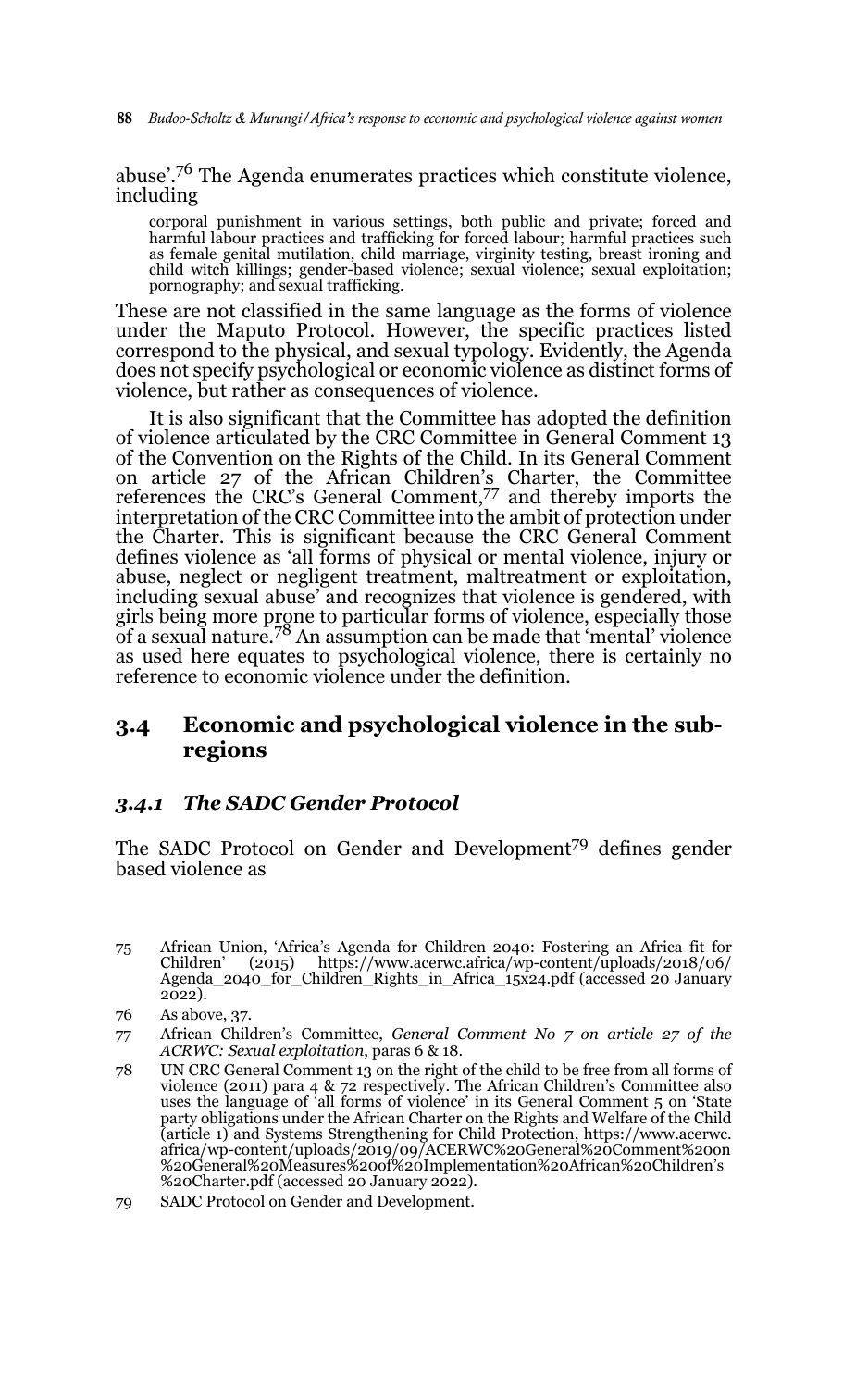all acts perpetrated against women, men, girls and boys on the basis of their sex which cause or could cause them physical, sexual, psychological, emotional or economic harm, including the threat to undertake such acts, or to undertake arbitrary restrictions on or deprivation of fundamental freedoms in private or public in peace time and during situations of armed or other forms of conflict.<sup>80</sup>

With the exception of the expanded application to men and boys, this definition is similar to the Maputo Protocol. $81$  In the substantive provisions, the Protocol calls for domestic legislation to eliminate<br>gender based violence,<sup>82</sup> and protection of girls from 'all forms of violence, including sexual violence'.83 The Protocol further calls for measures to safeguard the equal rights of women in the context of marriage, widowhood, and access to property and resources.<sup>84</sup> These latter provisions are not couched expressly as related to violence, but certainly foreclose on avenues in which psychological and economic violence tends to be rife.

### *3.4.2 The ECOWAS Community Court of Justice*

Within the Economic Community of West African States (ECOWAS), violence against women has mostly been addressed through cases in<br>the ECOWAS Community Court of Justice.<sup>85</sup> The Court has the jurisdiction to determine cases alleging violation of human rights in<br>member state.<sup>86</sup> The *Dorothy Njemanze & 3 Others v Nigeria* case<sup>87</sup> is one such matter. The plaintiffs in this case alleged the violation of article 4(2) on protection from all forms of violence against women. The plaintiffs had been arrested and accused of being prostitutes since they were found in the streets of Abuja at night. They had endured extensive verbal and physical violence while in the custody of state agents, including the use of derogatory words to describe them in a manner intended to demean them. This fact notwithstanding, neither the plaintiffs, nor the Court invoked the fact that the conduct of the Nigerian state agents was tantamount to psychological violence as defined under the Maputo Protocol, despite listing article 4 as one of the violated articles. Instead, the Court found the verbal abuse was a violation of article 5 of the African Charter, which deals with the protection of dignity.

#### *3.4.3 The East Africa Community Gender Bill*

The East Africa Community Gender Bill adopts the definition of violence against women similar to that set out in the Maputo<br>Protocol.<sup>88</sup> As such, it is arguable that the Bill recognizes psychological

- 80 Art 2, SADC Protocol on Gender and Development.
- 81 As above.
- 82 Art 6(d), SADC Protocol on Gender and Development.
- 83 Art 11(1)(d).
- 84 Art 8, 10 & 18.
- 85 Art 15 of the ECOWAS Treaty.
- 86 Art 9 of the ECOWAS Court Protocol.
- 87 *Dorothy Njemanze & 3 Others v Nigeria,* ECW/CCJ/APP/17/14 (2014).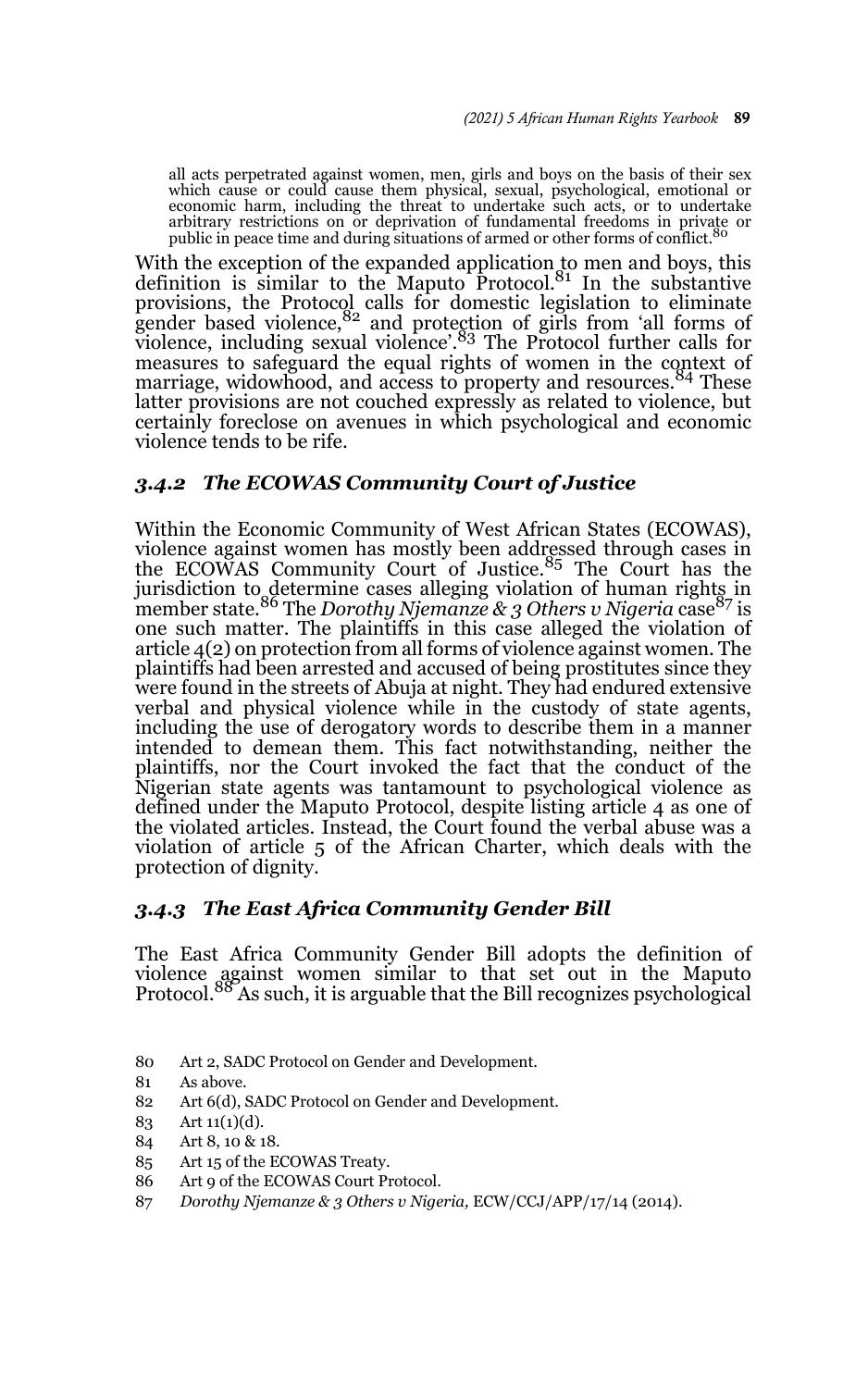and economic forms of violence. However, the substantive article addressing violence against women adopts the terminology of 'sexual<br>and gender based' violence, <sup>89</sup> and the specifics examples of violence listed are within the scope of physical and sexual violence. They include female genital mutilation, early and forced marriages, child sacrifice,<br>and widow inheritance.<sup>90</sup> The subsequent EAC Gender Policy adopts a similar approach, with a few instances of recognition of 'all forms' of<br>violence.<sup>91</sup>

## **4 CRITIQUE OF THE APPROACH TO ADDRESSING ECONOMIC AND PSYCHOLOGICAL VIOLENCE AT THE AFRICAN LEVEL**

The review of instruments and corresponding jurisprudence in the foregoing section raises a number of issues that impact on the protection of women from economic and psychological forms of violence. The legacy of the understanding of violence in terms of physical violence is apparent in the analysis. As the CRC Committee has noted, 'in common parlance, the term violence is often understood to mean only physical harm and/or intentional harm.'92 With very few exceptions, there is a pattern of recognition of 'all' forms of violence in the definition clause, in much the same way as in the Maputo Protocol, and a subsequent concentration on physical and sexual violence to the exclusion of economic and psychological forms of violence in the substantive provisions of the respective instrument. As a result, measures taken or prescribed to states parties to address violence against women tend to follow the same pattern. As a result, while an analysis of national laws is beyond the scope of this article, it can be reasonably concluded that even at the national level, legislative measures tend to adopt measures to redress the physical and sexual violence, to the exclusion of economic and psychological violence.

There is also a tendency in the reviewed instruments and jurisprudence to highlight the psychological and economic impact of violence against women, without concomitantly recognising them as actual forms of violence, in and of themselves. As a result, when psychological and economic violence occurs, the response may be targeted at redressing its consequences while failing to address the actual source of the violation. For instance, women who experience economic violence are likely to experience psychological effects, or be more susceptible to physical and sexual violence as a consequence of

88 East Africa Community Gender Bill (2016), art 2.

92 UNCRC Committee General Comment 13: the right of the child to be free from all forms of violence, para 4.

<sup>89</sup> As above, art 9.

<sup>90</sup> As above, art 6(3)(a).

<sup>91</sup> EAC Gender Policy 2018, http://fawe.org/girlsadvocacy/wp-content/uploads/ 2018/12/EAC-Gender-Policy.pdf (accessed 22 January 2022).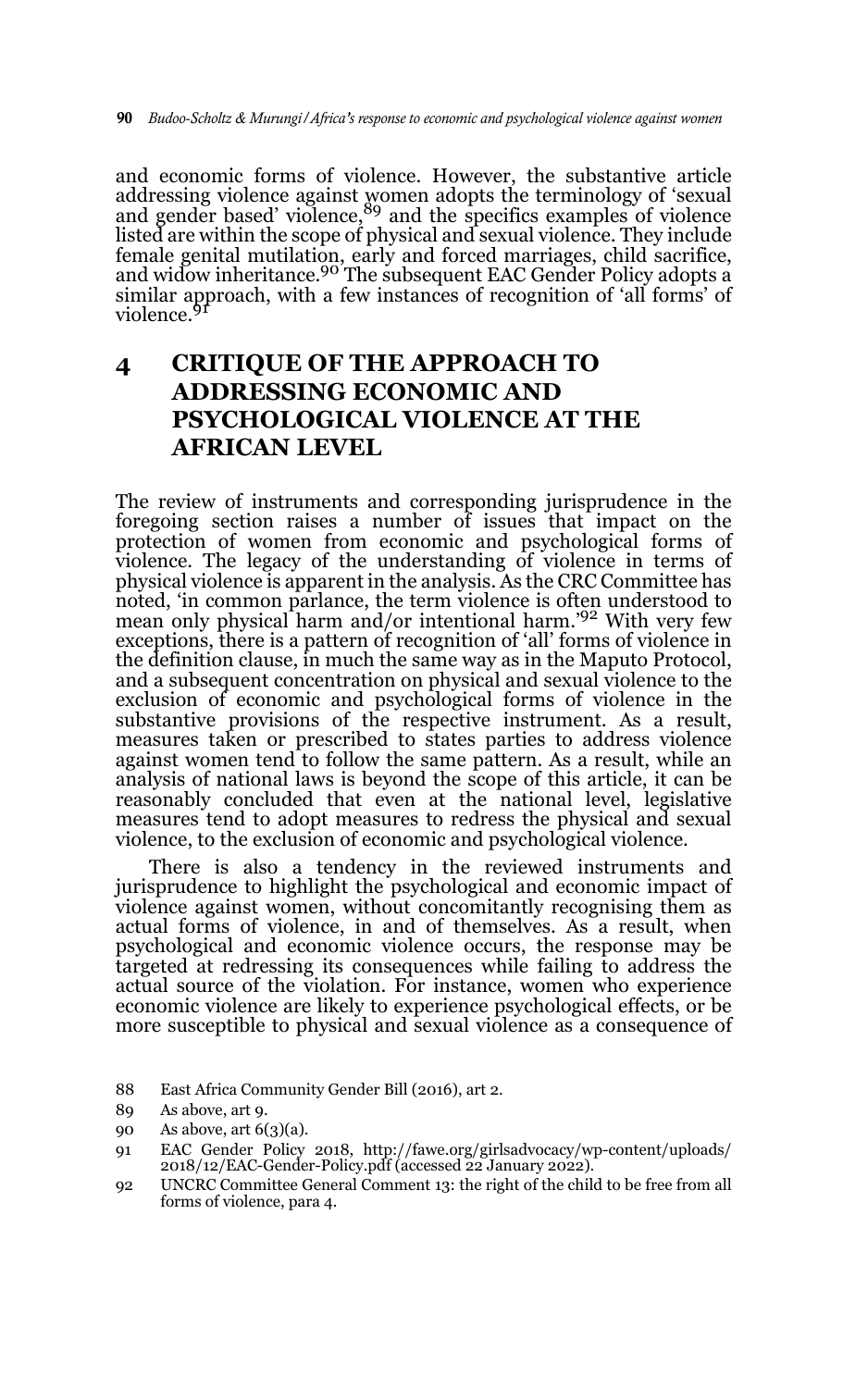the economic violence. In such cases, if psychological and economic violence are not proscribed in national law, it becomes difficult to access remedies. This approach also accounts for the call for measures to provide psychosocial support to survivors of violence, which, while important, does not suffice to redress the impact of psychological violence.

The approach to economic violence is particularly problematic in most of the instruments considered. These instruments focus on facilitating economic empowerment of women, without explicitly highlighting conduct that would amount to economic violence. By adopting this approach, the instruments leave only the option of redressing economic violence as a structural and systemic violation, and much more difficult to enforce at an individual level.

Specification of all forms of violence is important because, as is evident from the analysis of norms and jurisprudence in the preceding section, not only does it facilitate access to remedy, it also provides a basis for engagement on the subject matter by the respective interpretative and enforcement body. This is important for standard setting, because it becomes makes it possible to progressively elaborate the standards necessary to ensure optimum protection of women in respect of each form of violence. Also, whereas some of conduct constituting psychological or economic violence may be punishable under other laws at the national level, the gendered nature of the conduct ought to be a factor in the determination of appropriate responses, with the wider goal of furthering the equality of men and women in society. In this way, failure to recognise these as distinct forms of violence takes away from advancing the cause of equality.

Failure to specify economic and psychological violence as distinct forms is also at odds with the life-cycle approach to understanding violence. If indeed certain forms of violence are more prevalent at certain life stages of women, failure to provide a pathway for their enforcement excludes specific groups of women in that age group from the remedies most relevant to their experience.

In 2020, the AU began exploring the prospect of a new treaty to address violence against women and girls. The proposed treaty, dubbed the 'African Treaty on Violence Against Women and Girls' (Draft Treaty), <sup>93</sup> responds to the concern that despite the provisions of the Maputo Protocol and other instruments, violence against women continues to plague the continent.<sup>94</sup> The Draft Treaty seeks to substantiate measures necessary for meaningful implementation of protection from violence, and to elaborate accountability measures to enhance the prospect of accessing redress for affected women. While it would be premature to evaluate the draft since it is in the very early

<sup>93</sup> N Farisè & TR Jeewa 'Yet another treaty aims to protect African Women. But how will it be enforced?' *Mail and Guardian* (9 December 2020). The draft treaty is neither final nor public. A copy of the draft treaty is on file with the authors.

<sup>94</sup> See generally R Manjoo & R Nekura 'Does Africa need a regional treaty on violence against women? A comparative analysis of normative standards in three regional human rights systems' (2020) *Acta Juridica* 197-226.